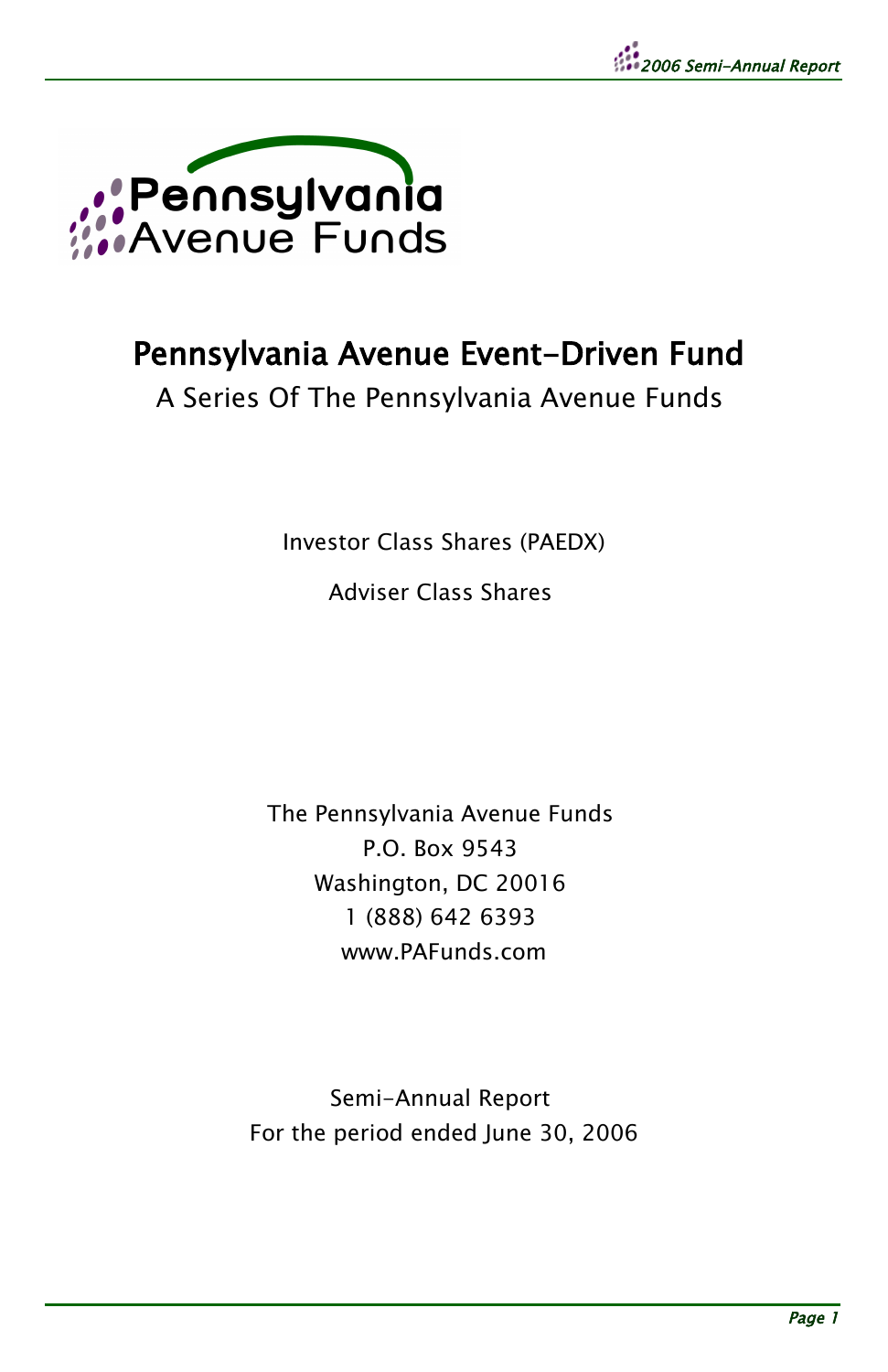#### **The Pennsylvania Avenue Funds** <u><u><u> The Femsylvania</u> Avenue Punus</u></u>

P.O. Box 9543 ♦ Washington, D.C. 20016 ♦ U.S.A.

August 2006

Dear Shareholder,

I am pleased to report that the Pennsylvania Avenue Event-Driven Fund has returned 7.55% for its Investor Class Shares during the first six months of 2006, whereas the S&P Index total return, including dividends, was 2.71% over the same period. The Fund's net assets more than doubled as a result of strong inflows during the first quarter. The Fund did not employ leverage during the period.

As in previous years, the Fund focused primarily on merger arbitrage and proxy fights, and invested to a lesser extent in distressed securities. The chart below shows the allocation of assets on June 30<sup>th</sup>. Merger activity remained strong during the first half of the year, and as a result, the majority of the Fund's assets are concentrated in this strategy.



The Fund's performance in May and June suffered from a sudden deterioration in many of the Fund's proxy fight investments. Much of this movement can be attributed to the general fall of mid and small cap stocks over the same period, which is the sector in which many of the Fund's proxy fight investments happen to be concentrated. But I believe that there are also other factors at work. Activist investments have been a recent favorite of hedge funds, and a number of new entrants are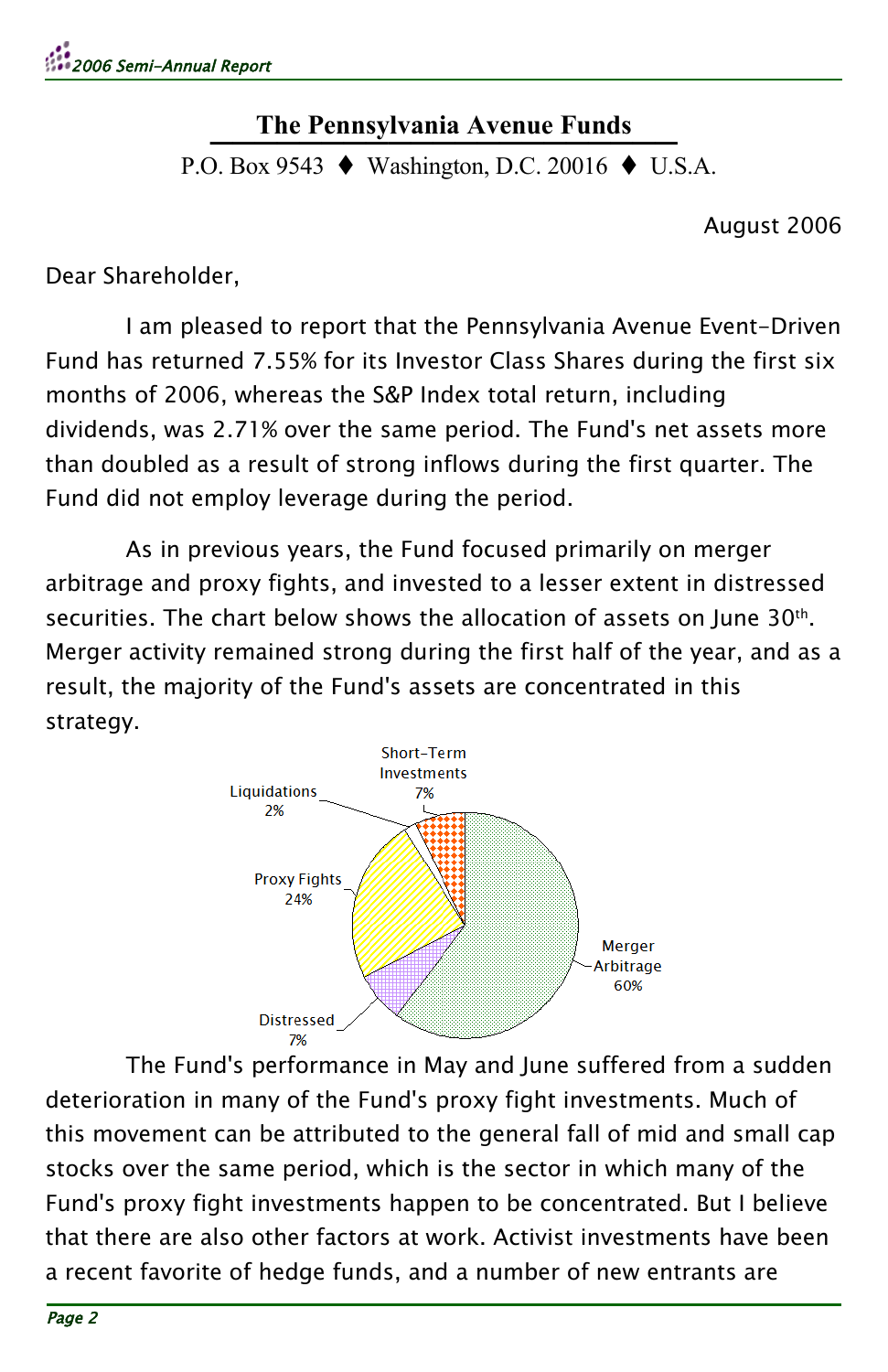# 2006 Semi-Annual Report

reported to have launched funds this year. The field has become crowded. In the current climate it has become difficult to select promising investment candidates among proxy fights, and I do not plan to add new positions in this strategy in the immediate future. In addition, correlations with indices are generally higher for stocks in our proxy fight strategy than for investments in the other strategies, so despite its current popularity, I am reluctant to jump on the bandwagon and increase the proportion of proxy fights in the portfolio. The risk to reward ratio is better, and improving, in merger arbitrage.

Buyout and merger activity remains strong, and even if private equity buyers were to tame their appetite for companies, the overall level of buyouts should remain strong if corporate buyers spend their excess cash. Spreads on mergers continue to improve, and I now find enough opportunities to invest in this strategy, even in larger transactions where spreads in the last few years used to be too tight to justify an investment. The era in which too much money (i.e. too many hedge funds) was chasing too few mergers appears to have passed for good.

Earlier this year, the Fund filed a lawsuit to block the sale of CFC International to a private equity firm. The transaction subsequently collapsed, and so did the price of the stock. A few months later, CFC International proposed a sale to Illinois Tool Works, a strategic buyer, under essentially the same conditions. We re-filed the lawsuit and are currently awaiting confirmation of the proposed settlement.

During the year, we have increased brokerage availability of the fund. The fund is now available through more brokerage and clearing firms: Matrix Settlement & Clearance Services, Shareholders Service Group and Scottrade. Just recently, the Fund obtained the ticker symbol PAEDX, so that investors can follow the Fund more easily through financial websites and data vendors.

I thank all investors for their continued investment in the Fund.

Yours sincerely,

Thomas Kirchner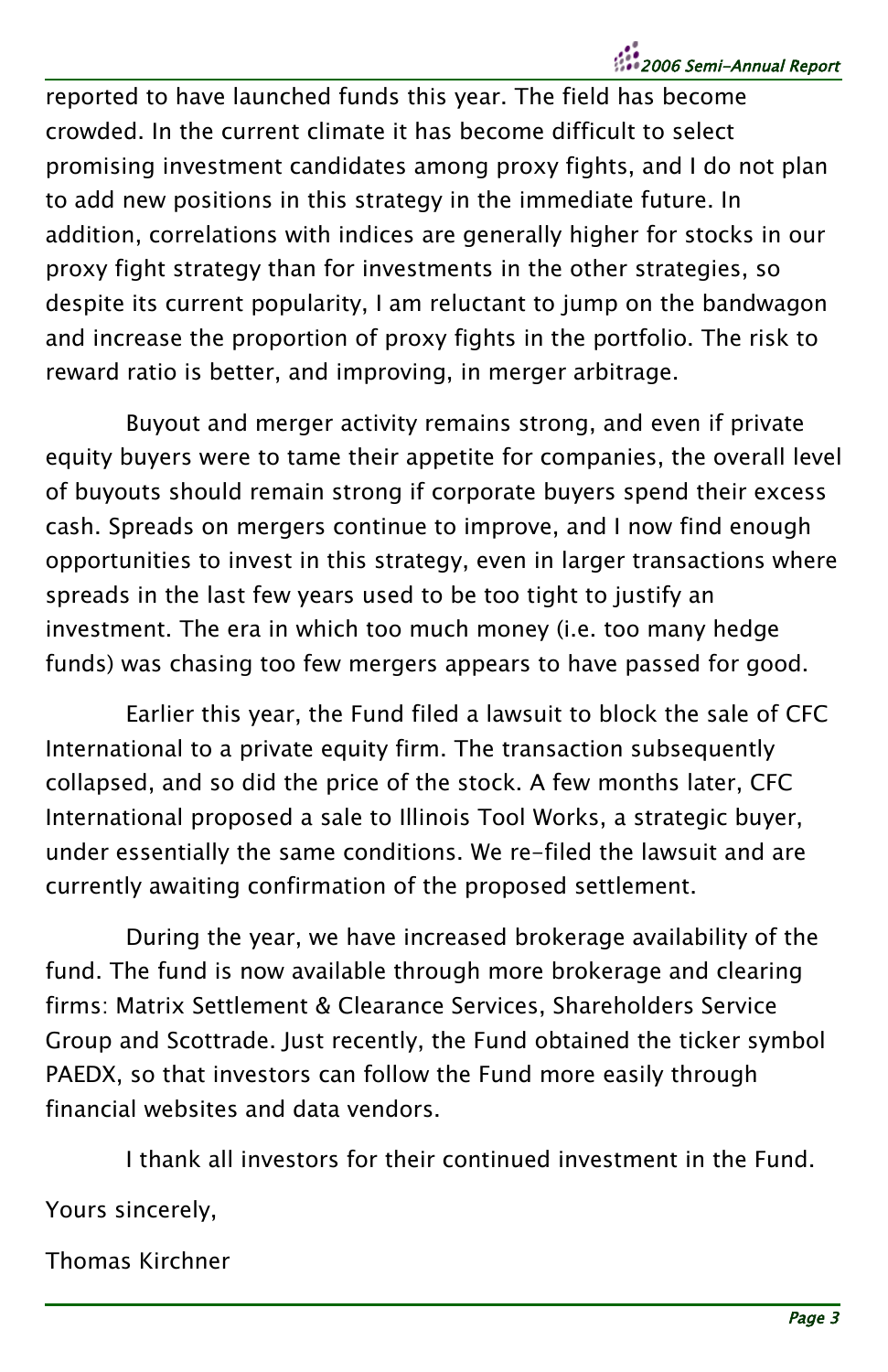#### Asset Allocation and Top 10 Holdings

Asset allocation (% of Net Assets)

| Technology                    | 17.45%  |
|-------------------------------|---------|
| Services                      | 15.14%  |
| Consumer Goods                | 10.15%  |
| Financial                     | 8.55%   |
| Bonds                         | 7.27%   |
| <b>Basic Materials</b>        | 6.60%   |
| Retail                        | 5.59%   |
| <b>Business Services</b>      | 5.15%   |
| Utilities                     | 4.38%   |
| <b>Industrial Goods</b>       | 3.17%   |
| <b>Preferred Stocks</b>       | 3.07%   |
| Healthcare                    | 2.73%   |
| Conglomerates                 | 1.96%   |
| <b>Information Technology</b> | 1.44%   |
| Consumer Non-Cyclical         | 0.49%   |
| Other Assets and Liabilities  | 6.84%   |
| Total                         | 100.00% |

#### Top 10 Holdings (% of Net Assets)

| Total<br>31.05% |                                   |       |
|-----------------|-----------------------------------|-------|
|                 | Northwestern Corp.                | 3.56% |
|                 | Titan International Inc.          | 3.47% |
|                 | Central Freight Lines, Inc.       | 3.31% |
|                 | <b>GTECH Holdings</b>             | 3.18% |
|                 | Aztar Corp.                       | 3.17% |
|                 | Albertson's Inc 7.25% HITS Hybrid |       |
|                 | Income Security Units 5/16/2007   | 3.07% |
|                 | Sourcecorp, Inc.                  | 2.87% |
|                 | Massey Energy Co                  | 2.86% |
|                 | Sound Federal Bancorp, Inc.       | 2.78% |
|                 | PW Eagle, Inc.                    | 2.77% |
|                 |                                   |       |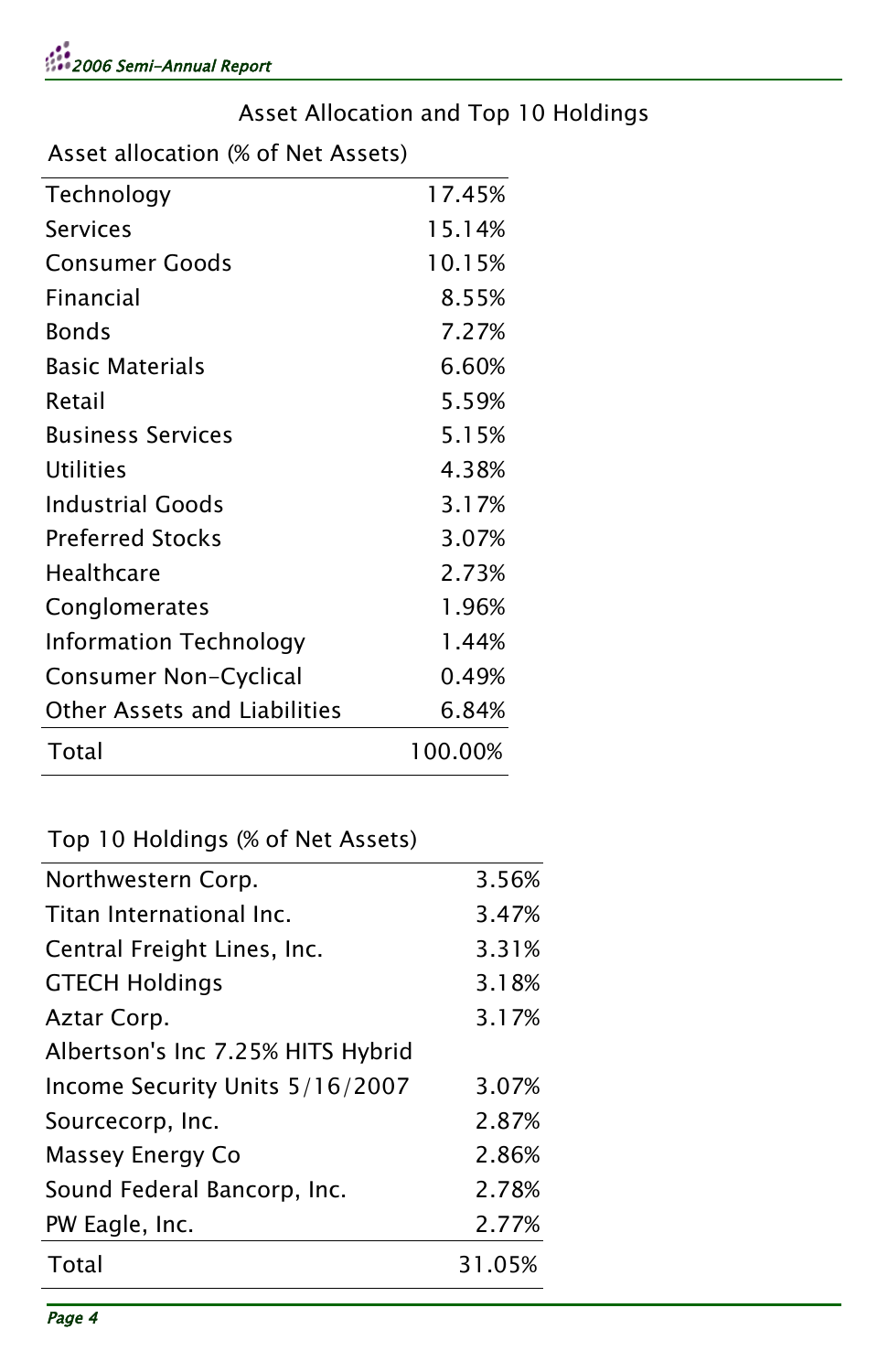



| Return                            |        | Investor Class   Adviser Class (*) |
|-----------------------------------|--------|------------------------------------|
| One year through<br>June 30, 2006 | 16.09% | 10.28%                             |
| Since inception<br>(annualized)   | 17.80% | 16.89%                             |

(\*) Adviser Class returns reflect 5% sales load.

Past performance does not predict future performance. The graph and table do not reflect the deduction of taxes that you would pay on fund distributions or the redemption of Fund shares. Investment return and principal value will fluctuate, so that your shares, when redeemed, may be worth more or less than the original cost.

The total return of the S&P 500 Index assumes daily reinvestment of dividends. Because no assets were allocatable to the Adviser Class during the year, Adviser Class returns are derived from Investor Class returns and adjusted by the difference in expenses.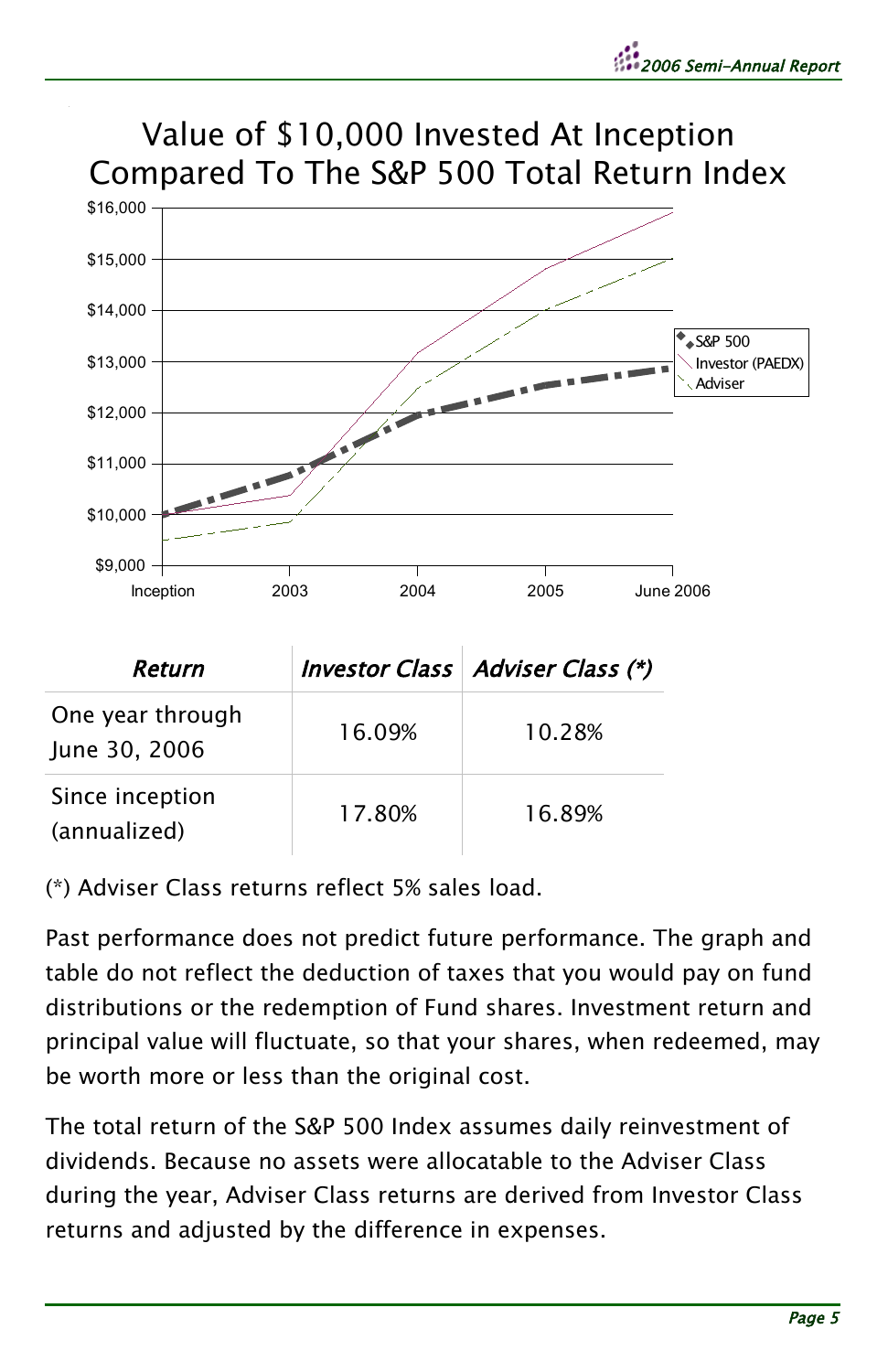|                                           | Pennsylvania Avenue Event-Driven Fund           |              |
|-------------------------------------------|-------------------------------------------------|--------------|
| A Series Of The Pennsylvania Avenue Funds |                                                 |              |
|                                           | Schedule of Investments                         |              |
|                                           | June 30, 2006 (unaudited)                       |              |
| Common Stocks - 82.81%                    |                                                 |              |
| Shares                                    | Name                                            | <b>Value</b> |
| Industrial Goods - 3.17%                  |                                                 |              |
|                                           | 2,000 Cherokee International Corp. (*)          | \$<br>7,720  |
|                                           | 2,000 Morton Industrial Group Inc (*)           | 19,540       |
|                                           | 350 Safety Components International Inc (*)     | 4,816        |
|                                           | 80,000 Three-Five Systems Inc (*)               | 20,000       |
|                                           | <b>Total Industrial Goods</b>                   | 52,076       |
| Consumer Goods - 10.15%                   |                                                 |              |
|                                           | 1,000 Jones Apparel Group, Inc                  | 31,750       |
|                                           | 6,000 National RV Holdings Inc (*)              | 32,460       |
|                                           | 1,500 PW Eagle, Inc.                            | 45,360       |
|                                           | 3,000 Titan International Inc.                  | 57,000       |
|                                           | <b>Total Consumer Goods</b>                     | 166,570      |
| Consumer Non-Cyclical - 0.49%             |                                                 |              |
|                                           | 500 Security Capital Corp                       | 8,085        |
|                                           | Total Consumer Non-Cyclical                     | 8,085        |
| Conglomerates - 1.96%                     |                                                 |              |
|                                           | 2,000 Gencorp Inc $(*)$                         | 32,100       |
|                                           | <b>Total Conglomerates</b>                      | 32,100       |
| Computer Services - 1.44%                 |                                                 |              |
|                                           | 500 Acxiom Co                                   | 12,500       |
|                                           | 2,000 iPass Inc. (*)                            | 11,200       |
|                                           | <b>Total Information Technology</b>             | 23,700       |
|                                           | See accompanying notes to financial statements. |              |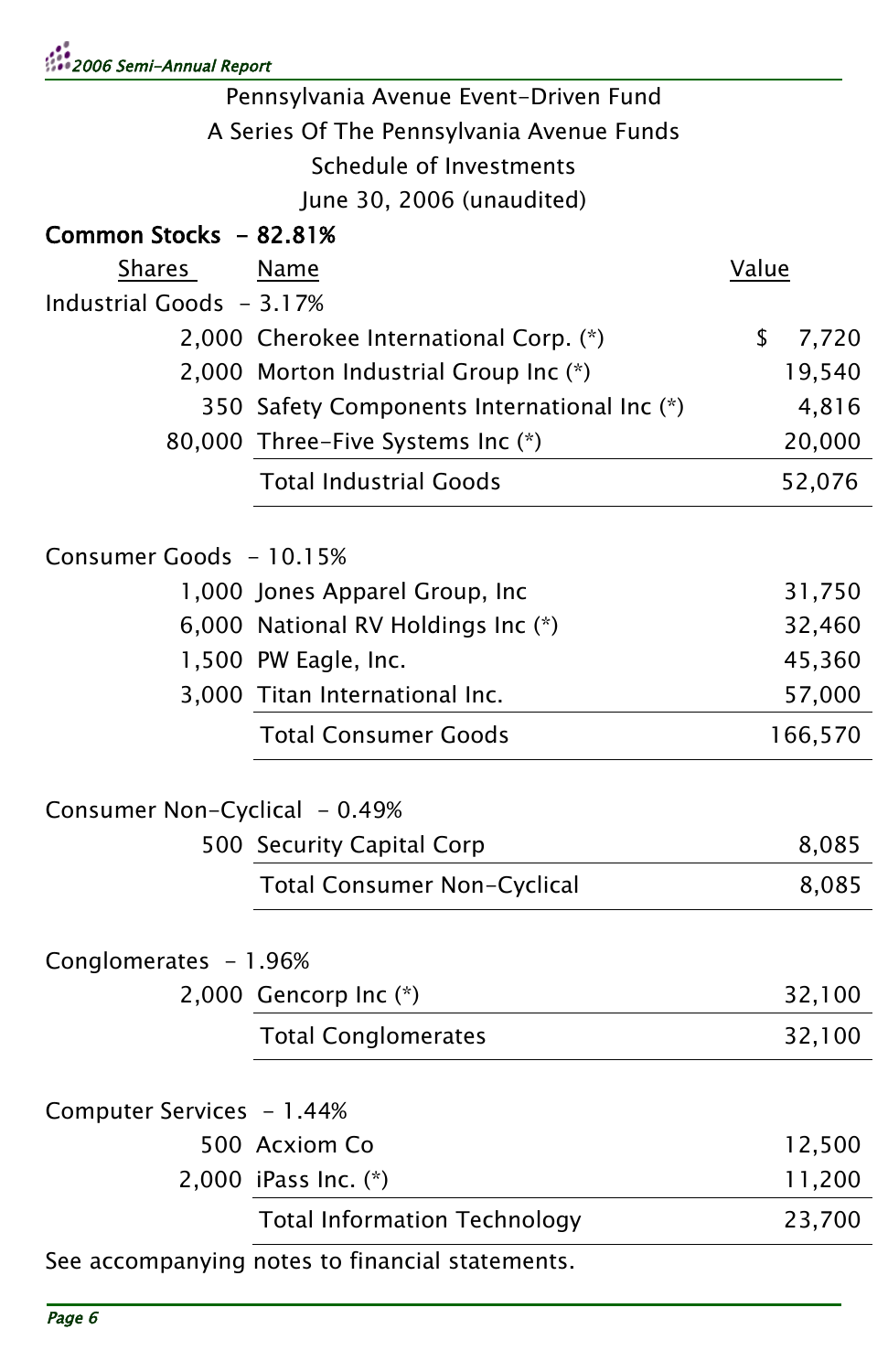2006 Semi-Annual Report

# Pennsylvania Avenue Event-Driven Fund A Series Of The Pennsylvania Avenue Funds Schedule of Investments (continued) June 30, 2006 (unaudited)

| Shares              | Name                                            | Value   |
|---------------------|-------------------------------------------------|---------|
| Technology - 13.19% |                                                 |         |
|                     | 20,000 Artemis International Solutions Corp (*) | 31,600  |
|                     | 1,000 Avaya Inc $(*)$                           | 11,440  |
|                     | 1,500 GTECH Holdings                            | 52,140  |
|                     | 500 Hector Communications Corp                  | 17,515  |
|                     | 5,000 I-Many Inc $(*)$                          | 12,000  |
|                     | 1,000 Inter-Tel, Inc Series A Common            | 21,060  |
|                     | 1,000 Merrimac Industries Inc (*)               | 9,875   |
|                     | 2,000 Midway Games Inc (*)                      | 16,280  |
|                     | 23,800 Mpower Holdings Corp New (*)             | 44,506  |
|                     | 1,200 Scientific Technologies, Inc (*)          | 12,480  |
|                     | 5,000 Watchguard Technologies Inc (*)           | 20,350  |
|                     | 1,900 Warwick Valley Tel                        | 37,050  |
|                     | <b>Total Technology</b>                         | 286,296 |
| Healthcare - 2.73%  |                                                 |         |
|                     | 1,500 Andrx Corp. (*)                           | 34,785  |
|                     | 1,738 SkyePharma plc ADR (*)                    | 10,011  |
|                     | <b>Total Healthcare</b>                         | 44,796  |
| Financial $-8.55%$  |                                                 |         |
|                     | 2,000 Commercial Capital Bancorp, Inc. (*)      | 31,500  |
|                     | 10,000 PXRE Group Ltd (*)                       | 36,700  |
|                     | 700 Sobieski Bancorp Inc (*)                    | 2,500   |
|                     | 2,193 Sound Federal Bancorp, Inc                | 45,592  |
|                     | 4,060 Wilshire Enterprise Inc                   | 23,913  |
|                     | <b>Total Financial</b>                          | 140,206 |
|                     |                                                 |         |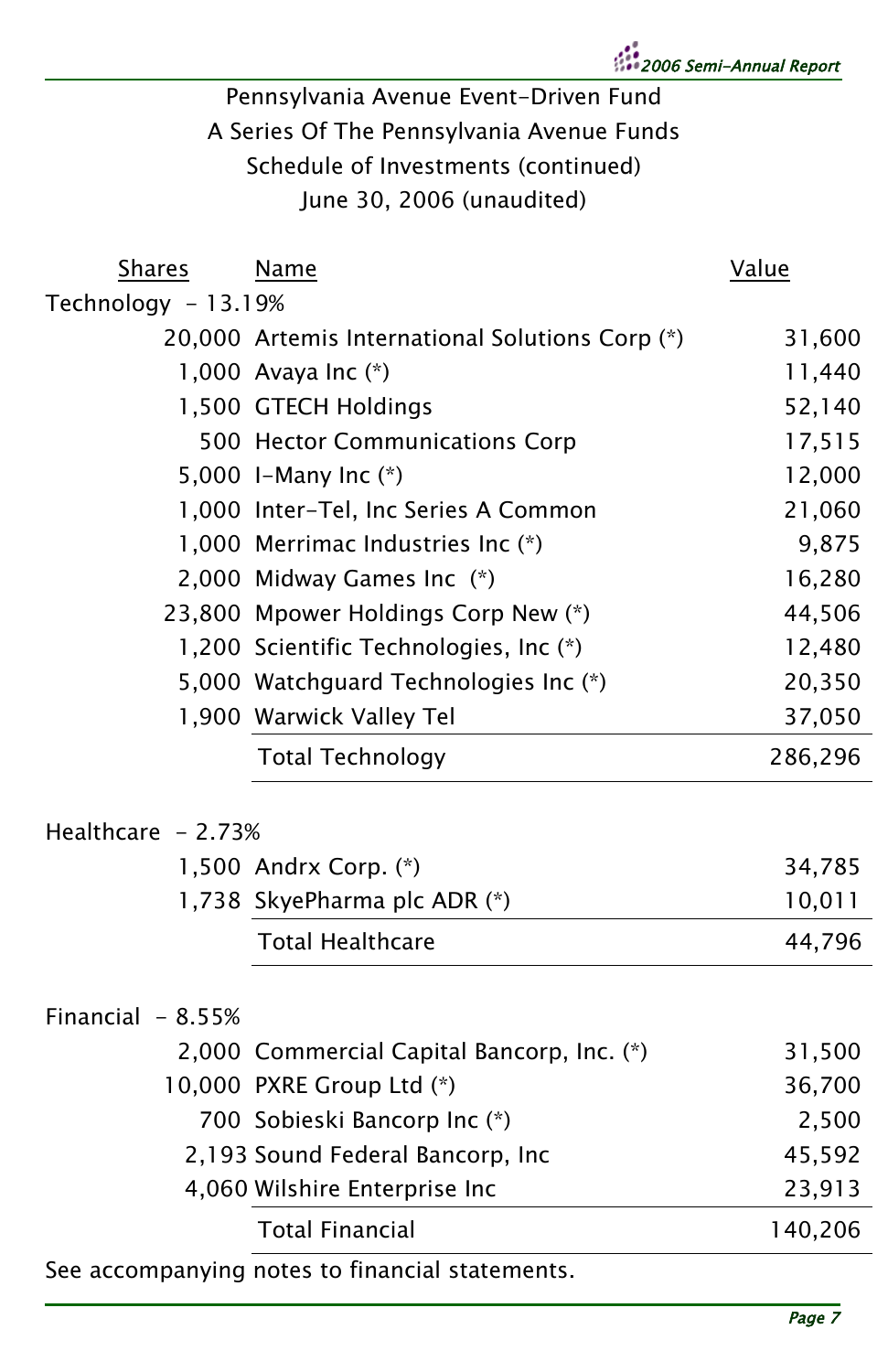| Pennsylvania Avenue Event-Driven Fund     |                                                   |         |
|-------------------------------------------|---------------------------------------------------|---------|
| A Series Of The Pennsylvania Avenue Funds |                                                   |         |
| Schedule of Investments (continued)       |                                                   |         |
|                                           | June 30, 2006 (unaudited)                         |         |
| <b>Shares</b>                             | <u>Name</u>                                       | Value   |
| Services $-15.14%$                        |                                                   |         |
|                                           | 1,000 Aztar Corp. (*)                             | 52,000  |
|                                           | 27,000 Central Freight Lines, Inc (*)             | 54,270  |
|                                           | 900 Cornell Companies Inc (*)                     | 14,391  |
|                                           | 1,976 InfoUSA Inc (*)                             | 20,373  |
|                                           | 2,500 MTR Gaming Group, Inc. (*)                  | 23,450  |
|                                           | 3,000 Outlook Group Corp.                         | 39,990  |
|                                           | 4,000 PDS Gaming Corporation (*)                  | 3,175   |
|                                           | 2,000 TheStreet.com                               | 25,640  |
|                                           | 600 Sands Regent (*)                              | 8,700   |
|                                           | 200 School Specialty, Inc (*)                     | 6,370   |
|                                           | <b>Total Services</b>                             | 248,359 |
| Business Services  – 5.04%                |                                                   |         |
|                                           | 4,000 Integrated Alarm Systems Group, Inc. (*)    | 15,760  |
|                                           | 1,900 Sourcecorp, Inc (*)                         | 47,101  |
|                                           | 30,500 Warrantech Corp (*)                        | 21,564  |
|                                           |                                                   |         |
|                                           | <b>Total Business Services</b>                    | 84,425  |
| Retail - 5.59%                            |                                                   |         |
|                                           | 3,200 Factory Card & Outlet Store Corporation (*) | 26,080  |
|                                           | 300 Foodarama Supermarkets, Inc (*)               | 15,609  |
|                                           | 900 Pep Boys-Manny, Moe & Jack                    | 10,548  |
|                                           | 3,000 Redenvelope, Inc (*)                        | 30,450  |
|                                           | 2,000 Smith & Wollensky Restaurant Group, Inc (*) | 9,080   |
|                                           | <b>Total Retail</b>                               | 91,767  |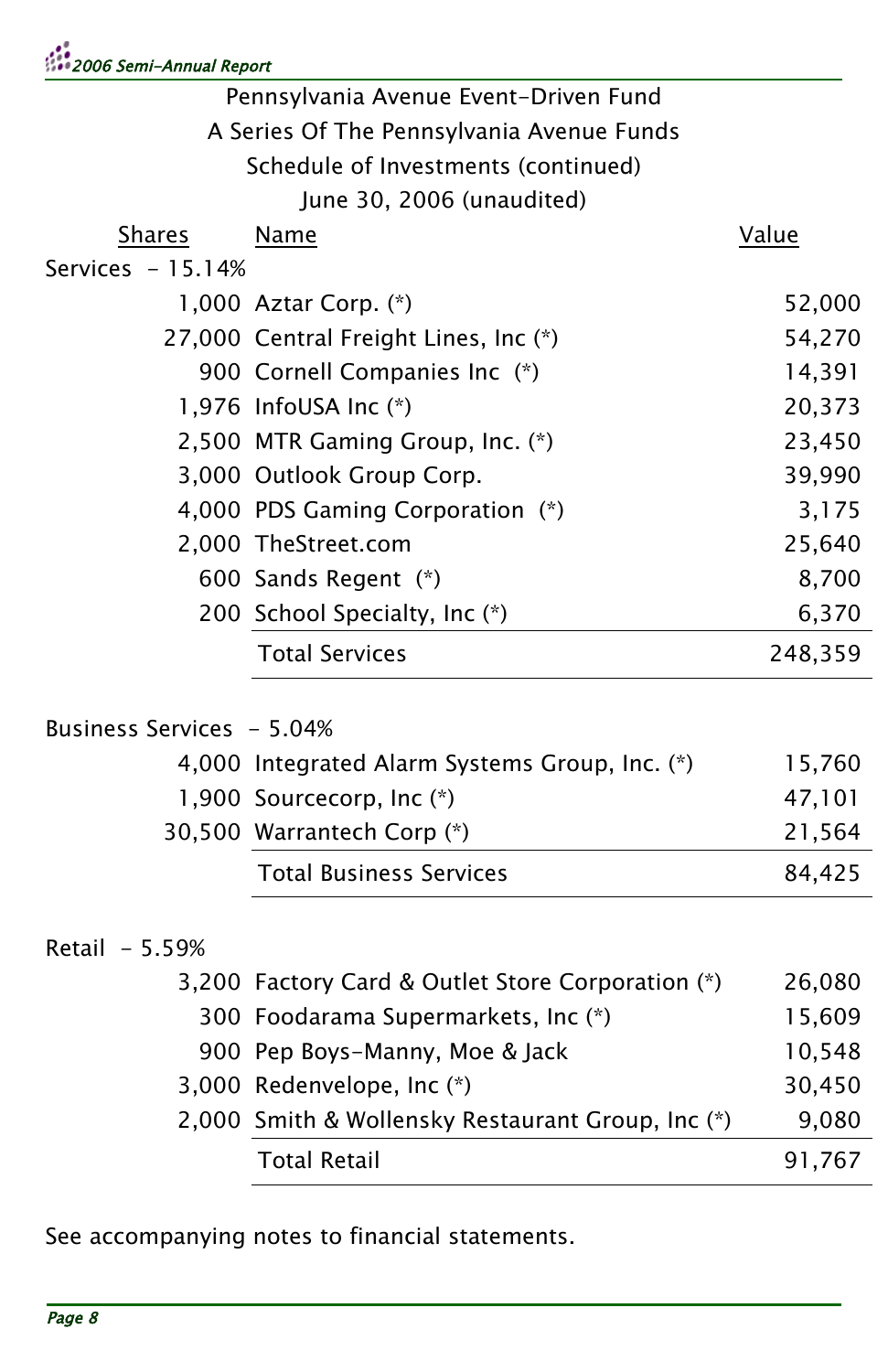2006 Semi-Annual Report

# Pennsylvania Avenue Event-Driven Fund A Series Of The Pennsylvania Avenue Funds Schedule of Investments (continued) June 30, 2006 (unaudited)

| <b>Shares</b>            | Name                                                    | Value     |
|--------------------------|---------------------------------------------------------|-----------|
| Utilities $-4.38%$       |                                                         |           |
|                          | 500 Mirant                                              | 13,400    |
|                          | 1,700 Northwestern Corp                                 | 58,395    |
|                          | <b>Total Utilities</b>                                  | 71,795    |
| Basic Materials - 6.6%   |                                                         |           |
|                          | 2,000 Bairnco Corp (*)                                  | 23,460    |
|                          | 500 CFC International Inc (*)                           | 8,220     |
|                          | 1,500 General Bearing Corp (*)                          | 18,525    |
|                          | 1,300 Massey Energy Co                                  | 46,865    |
|                          | 1,000 Transmontaigne, Inc (*)                           | 11,170    |
|                          | <b>Total Basic Materials</b>                            | 108,240   |
|                          |                                                         |           |
| Escrowed Rights - 0.00%  |                                                         |           |
|                          | 200 Petrocorp Inc ESCROW (*)                            |           |
|                          | 2,100 Pelican Financial ESCROW (*)                      |           |
|                          | <b>Total Escrowed Rights</b>                            |           |
|                          |                                                         |           |
|                          | Total Common Stocks (Cost \$1,309,674)                  | 1,358,414 |
| Preferred Stocks - 3.07% |                                                         |           |
|                          |                                                         |           |
| Shares                   | <b>Name</b><br>Albertson's Inc 7.25% HITS Hybrid Income |           |
|                          | 2,000 Security Units 5/16/2007                          | 50,360    |
|                          |                                                         |           |
|                          | Total Preferred Stocks (Cost \$49,516)                  | 50,360    |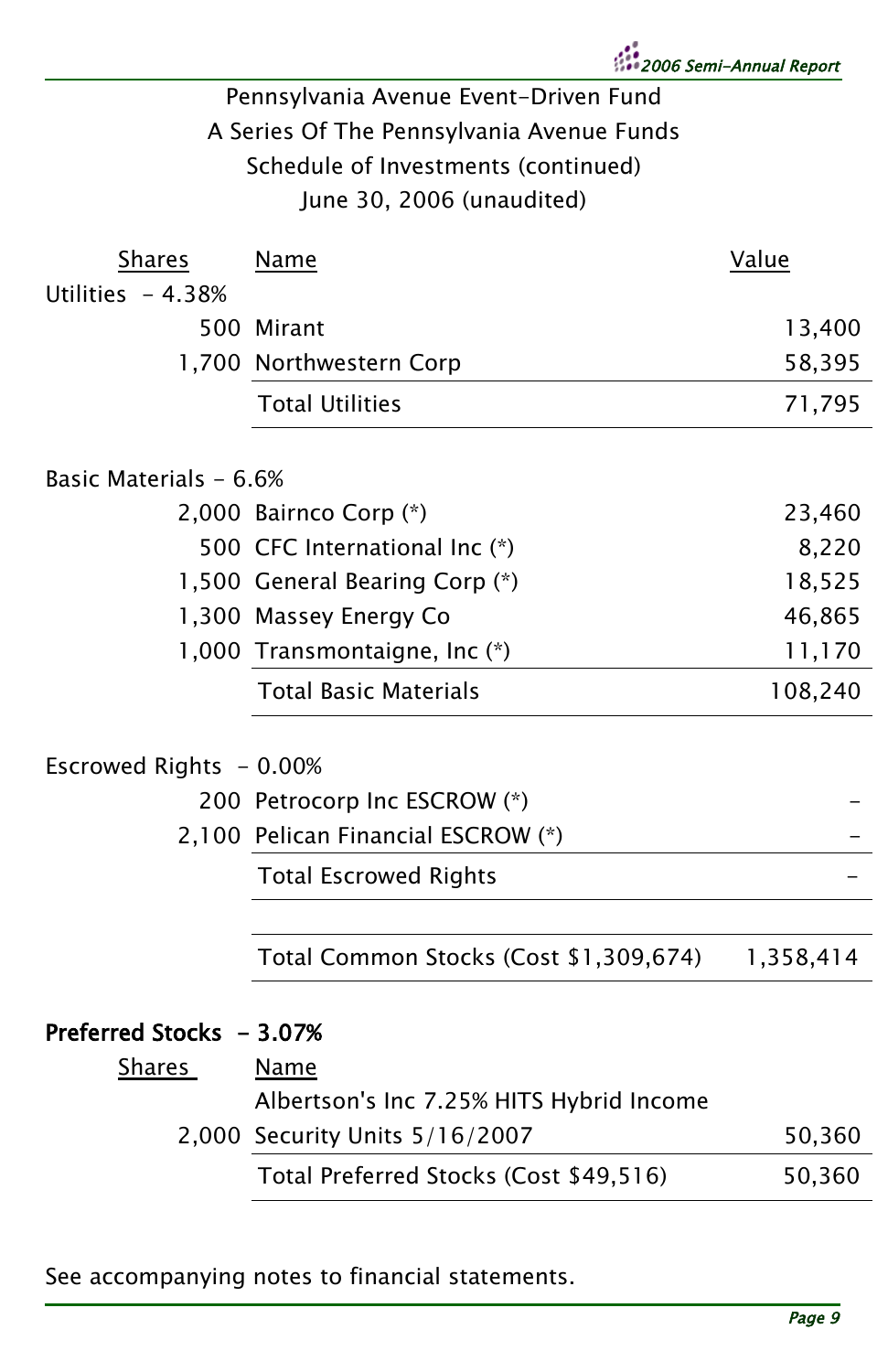# 2006 Semi-Annual Report

Pennsylvania Avenue Event-Driven Fund A Series Of The Pennsylvania Avenue Funds Schedule of Investments (continued) June 30, 2006 (unaudited)

# Bonds - 7.27%

| <u>Princ. Amt. Name</u> |                                                 |         |
|-------------------------|-------------------------------------------------|---------|
|                         | 35,000 Federal Mogul NT (Dflt) 8.80% 4-15-07    | 22.440  |
|                         | 3,928 UAL EETC Ser. 00-2 7.811% 12/2011 (*)     | 4.468   |
|                         | 110,000 Winn-Dixie Stores 8.875% 04/01/2008 (*) | 92,400  |
|                         | Total Bonds (Cost \$87,081)                     | 119.308 |

#### Short-Term Investments - 7.3%

| <b>Shares</b>                        | Name                                    |             |
|--------------------------------------|-----------------------------------------|-------------|
|                                      | 119,796 Huntington Money Market Fund IV | 119,796     |
|                                      | <b>Total Short Term Investments</b>     |             |
|                                      | (Cost \$119,796)                        | 119,796     |
| Total Investments – 100.73%          |                                         | 1,647,878   |
| Other Assets and Liabilities: -0.73% |                                         | (7, 537)    |
| Net Assets – 100.00%                 |                                         | \$1,640,341 |

(\*) Non-income producing security during the period See accompanying notes to financial statements.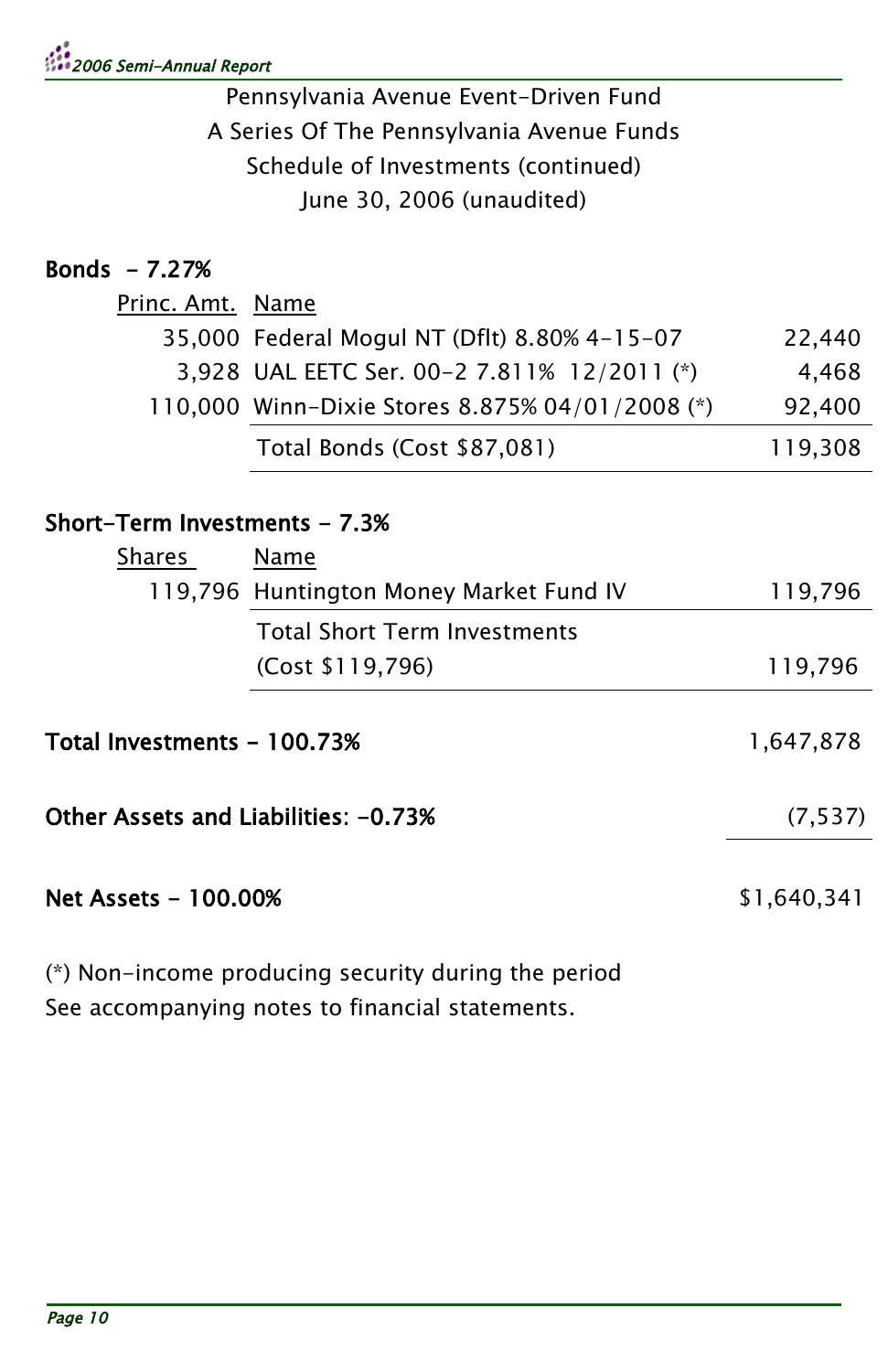| Pennsylvania Avenue Event-Driven Fund     |
|-------------------------------------------|
| A Series Of The Pennsylvania Avenue Funds |
| Statement of Assets and Liabilities       |
| June 30, 2006 (unaudited)                 |

#### Assets

| Investments in securities, at value       |             |
|-------------------------------------------|-------------|
| Acquisition cost - $$1,566,067$           |             |
| At value (note 1)                         | \$1,647,878 |
| Cash                                      | 4,365       |
| Receivable for investment securities sold | 10,331      |
| Receivable interest                       | 717         |
| Receivable dividends                      | 284         |
| Prepaid expenses                          | 5,752       |
| <b>Total Assets</b>                       | 1.669.327   |
|                                           |             |

### Liabilities

|                                            | Payable for investment securities purchased                       | 19,405      |
|--------------------------------------------|-------------------------------------------------------------------|-------------|
|                                            | Payable to advisor                                                | 5,809       |
|                                            | Accrued expenses                                                  | 3,772       |
|                                            | <b>Total Liabilities</b>                                          | 28,986      |
| Net assets                                 |                                                                   | \$1,640,341 |
|                                            | Net assets consists of:                                           |             |
|                                            | Paid in capital                                                   | \$1,497,767 |
|                                            | Net realized capital gains                                        | 50,911      |
|                                            | Net realized investment gains                                     | 9,851       |
|                                            | Net unrealized appreciation of investments                        | 81,812      |
|                                            |                                                                   | \$1,640,341 |
|                                            |                                                                   |             |
| <b>Shares outstanding (Investor Class)</b> |                                                                   | 117,513     |
|                                            |                                                                   |             |
| <b>NAV (Investor Class)</b>                |                                                                   | 13.96<br>S  |
|                                            | No shares in the Advisor Class were outstanding on June 30, 2006. |             |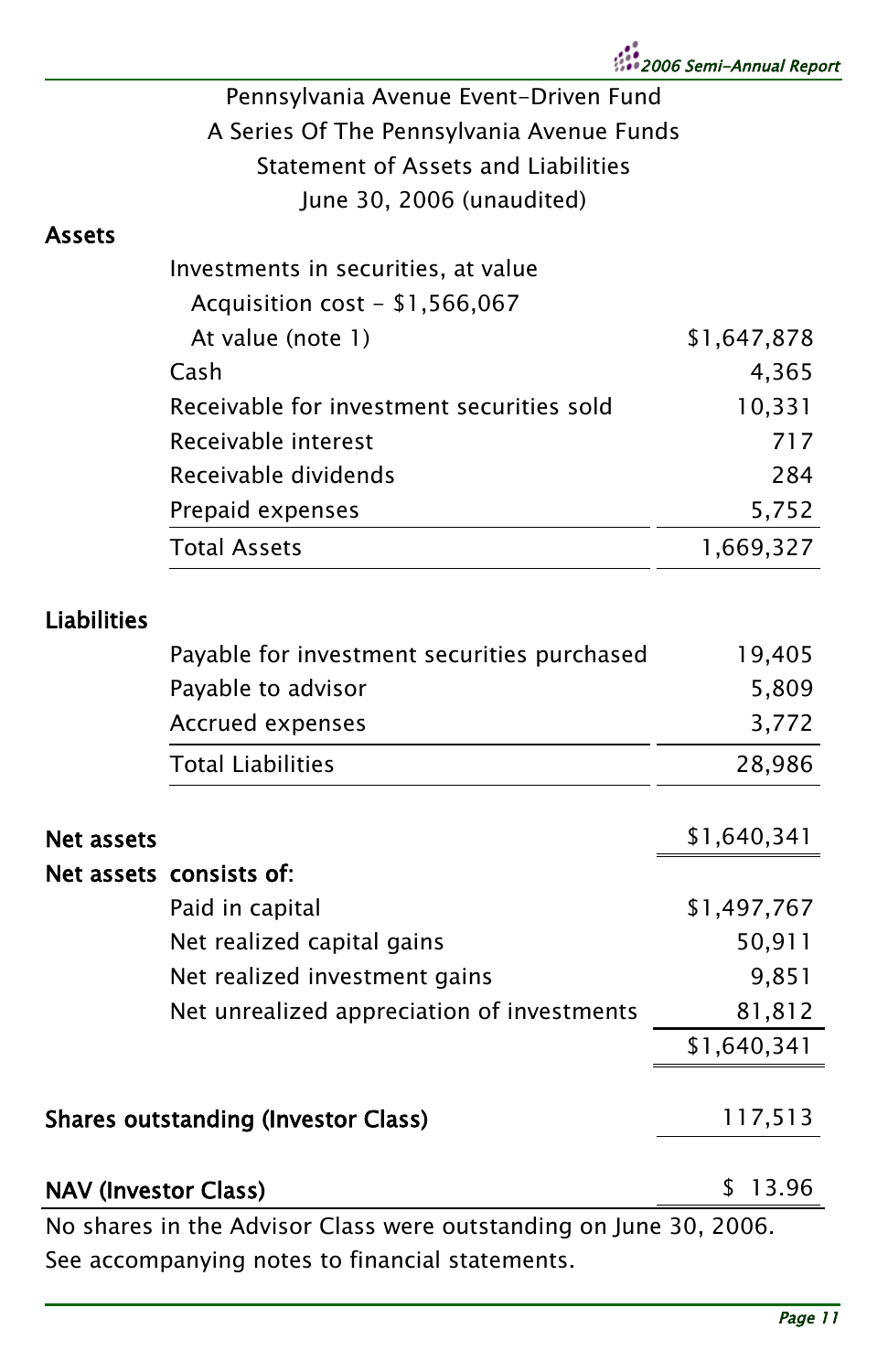| :<br>2006 Semi-Annual Report |  |
|------------------------------|--|
|------------------------------|--|

| Pennsylvania Avenue Event-Driven Fund              |           |
|----------------------------------------------------|-----------|
| A Series Of The Pennsylvania Avenue Funds          |           |
| <b>Statement of Operations</b>                     |           |
| For The Six Months Ended June 30, 2006 (unaudited) |           |
| Investment Income                                  |           |
| <b>Dividends</b>                                   | \$15,614  |
| Interest                                           | 3,714     |
| <b>Total Income</b>                                | 19,328    |
| Expenses                                           |           |
| Custody fees                                       | 1,777     |
| <b>Audit fees</b>                                  | 6,500     |
| Management fees                                    | 6,364     |
| <b>Distribution fees</b>                           | 854       |
| <b>Registration fees</b>                           | 1,714     |
| <b>Insurance</b>                                   | 294       |
| Printing                                           | 1,282     |
| Other                                              | 2,212     |
| <b>Total Expenses</b>                              | 20,997    |
| Less expense reimbursement from Adviser            | (11, 520) |
| Net expenses                                       | 9,477     |
| Net investment gain                                | 9,851     |
| Realized and unrealized gains on investments       |           |
| Net realized capital gains                         | 50,911    |
| Net change in unrealized appreciation on           |           |
| investments                                        | 19,874    |
| Net realized and Unrealized Gains On Investments   | 70,785    |
| Net Increase in Assets from Operations             | \$80,636  |
| See accompanying notes to financial statements.    |           |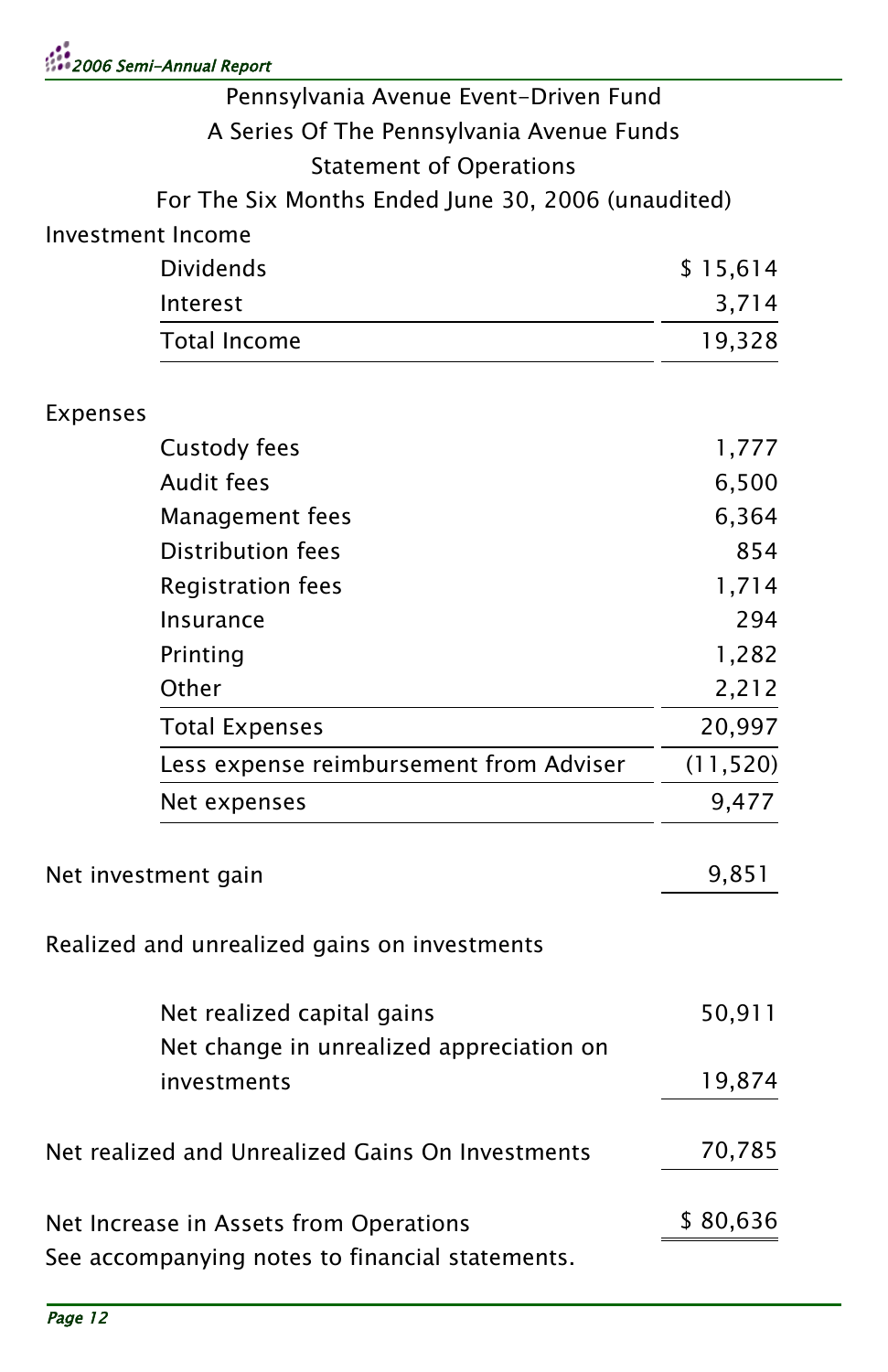### Pennsylvania Avenue Event-Driven Fund A Series Of The Pennsylvania Avenue Funds Statement of Changes in Net Assets

|                                                             |                | For the six months For The Year Ended |
|-------------------------------------------------------------|----------------|---------------------------------------|
|                                                             | ended June 30, | December 31,                          |
| <b>From Operations</b>                                      | 2006           | 2005                                  |
|                                                             | (unaudited)    |                                       |
| Net investment income (loss)                                | \$<br>9,851    | \$(2,202)                             |
| Net realized capital gains                                  | 50,911         | 24,726                                |
| Net change in unrealized                                    |                |                                       |
| appreciation on investments                                 | 19,874         | 38,460                                |
| Net Increase In Net Assets                                  |                |                                       |
| <b>Resulting From Operations</b>                            | 80,636         | 60,984                                |
| From Capital Share Transactions                             |                |                                       |
| Proceeds from shares sold                                   | 921,000        | 239,600                               |
| Proceeds from shares issued<br>in reinvestment of dividends |                | 21,563                                |
| Payments for shares                                         |                |                                       |
| redeemed                                                    | (22, 881)      | (10, 774)                             |
| Net Increase In Net Assets From                             |                |                                       |
| <b>Capital Share Transactions</b>                           | 898,119        | 250,389                               |
| Distributions To Shareholders                               |                | (22, 525)                             |
| Tax Return of Capital To                                    |                |                                       |
| Shareholders                                                |                | (3,255)                               |
| <b>Total Increase</b>                                       | 978,755        | 285,593                               |
| <b>Net Assets</b>                                           |                |                                       |
| Beginning of Period                                         | 661,586        | 375,993                               |
| End of Period                                               | \$1,640,341    | \$661,586                             |

The above represents assets of Investor Class shares. Since inception, no shares in the Advisor Class have been issued.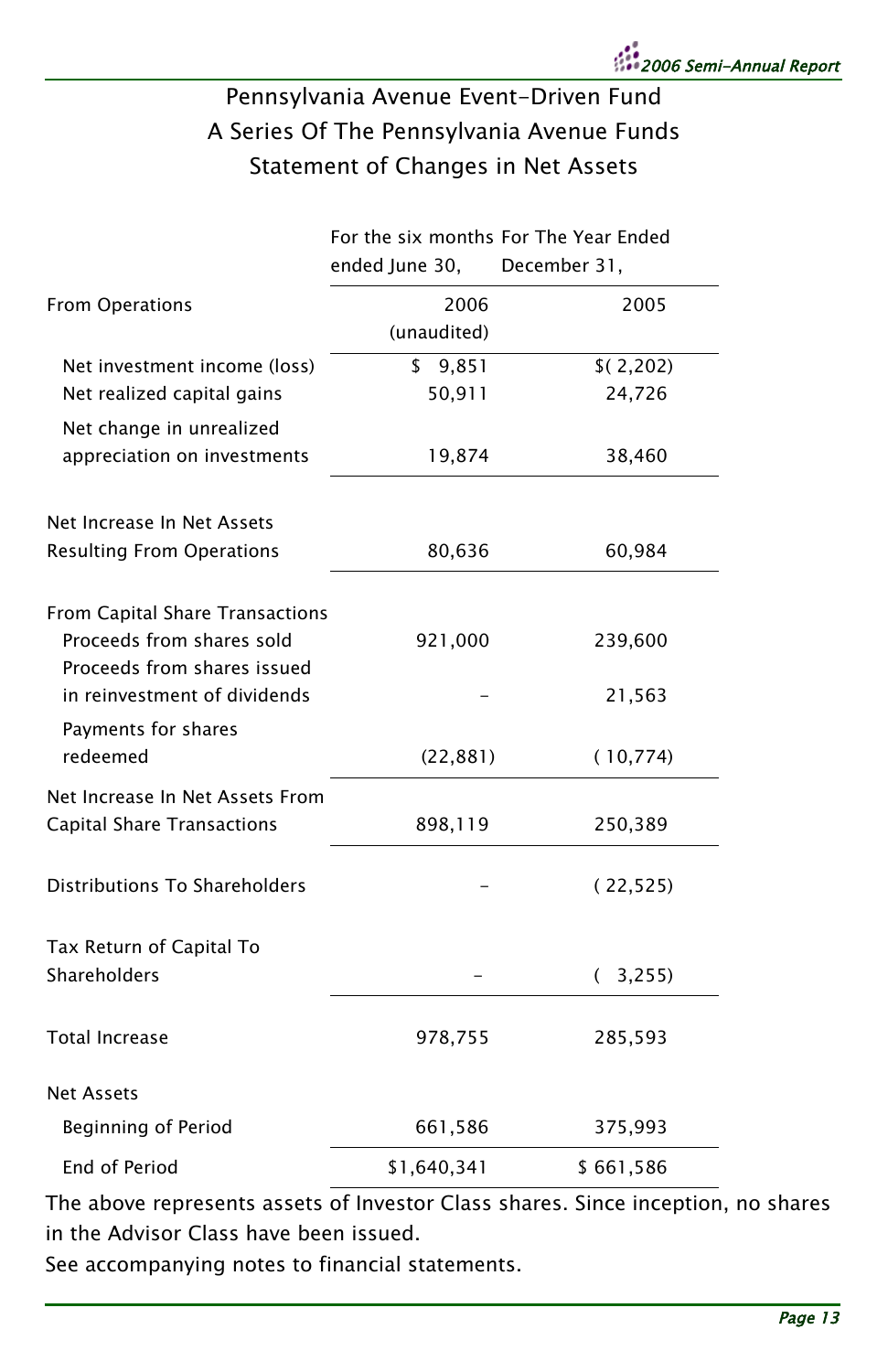# Pennsylvania Avenue Event-Driven Fund A Series Of The Pennsylvania Avenue Funds Statement of Changes in Net Assets (continued)

|                        |                  | For the period six For The Year Ended |
|------------------------|------------------|---------------------------------------|
|                        | months June 30.  | December 31,                          |
| Capital Share Activity | 2006 (unaudited) | 2005                                  |
|                        |                  |                                       |
| Sold                   | 68,246           | 18,784                                |
| Reinvested dividend    |                  | 1,660                                 |
| Redeemed               | (1,686)          | 799)                                  |
| Net Change In Shares   |                  |                                       |
| Outstanding            | 66,560           | 19,645                                |
| Shares Outstanding At  |                  |                                       |
| Beginning of Period    | 50,953           | 31,308                                |
| Shares Outstanding At  |                  |                                       |
| End of Period          | 117,513          | 50,953                                |
|                        |                  |                                       |

The above represents Investor Class shares. Since inception, no shares in the Advisor Class have been issued.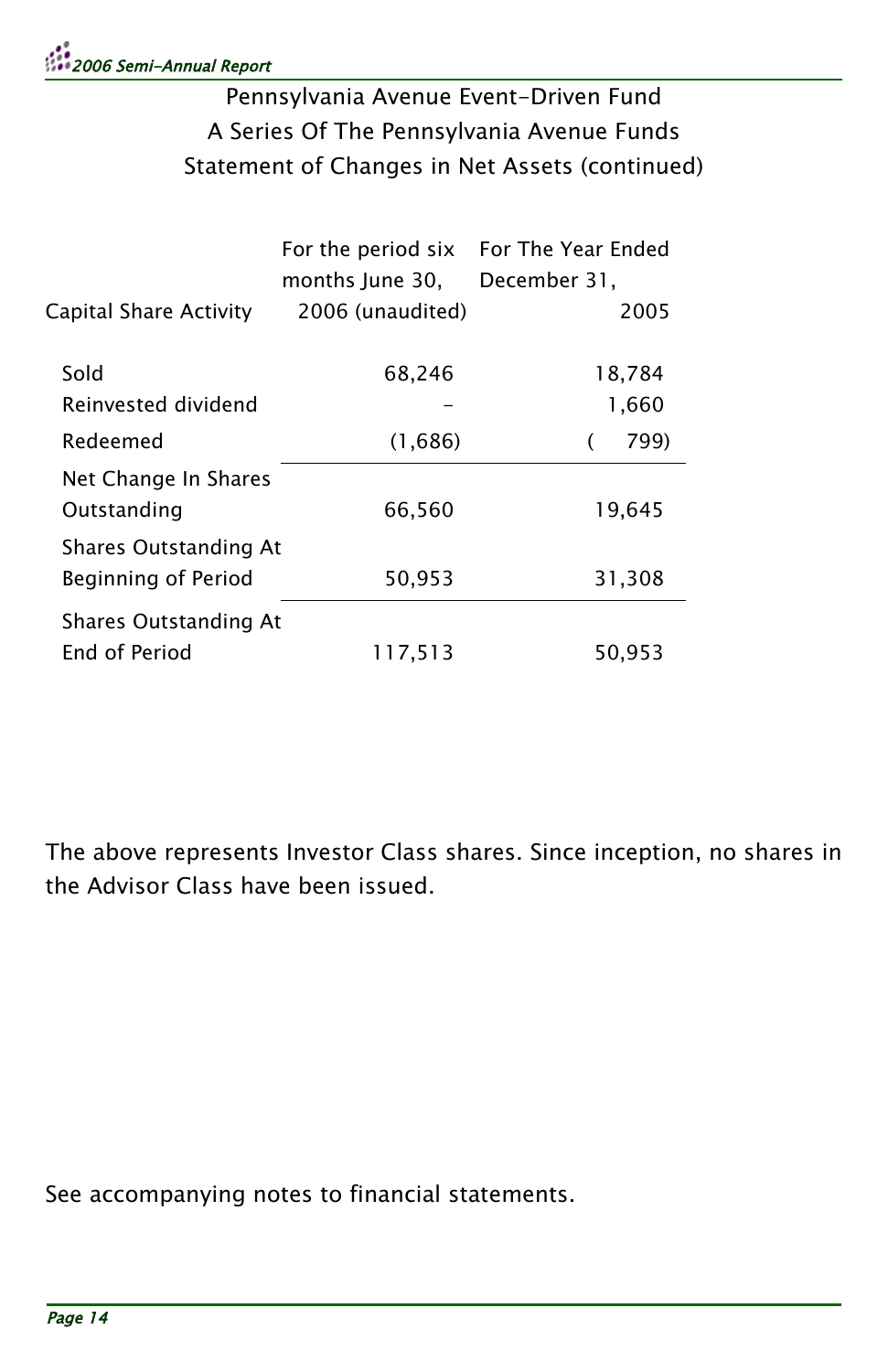

# Pennsylvania Avenue Event-Driven Fund A Series Of The Pennsylvania Avenue Funds Financial Highlights

### For a share of beneficial interest outstanding throughout the period

|                                                                                            | Period Ended                 | Year Ended December 31, |           |           |
|--------------------------------------------------------------------------------------------|------------------------------|-------------------------|-----------|-----------|
| Per Share Data                                                                             | June 30, 2006<br>(Unaudited) | 2005                    | 2004      | $2003 *$  |
| Net Asset Value At Beginning of<br>Period                                                  | \$12.98                      | \$12.01                 | \$10.54   | \$10.49   |
| Income from Investment Operations<br>Net Investment Income                                 | 0.12                         | (0.06)                  | (0.04)    |           |
| Net Realized and Unrealized<br>Gains on Investments                                        | 0.86                         | 1.55                    | 2.87      | 0.40      |
| Total Income From Investment<br>Operations                                                 | 0.98                         | 1.49                    | 2.83      | 0.40      |
| Less Distributions                                                                         |                              | (0.46)                  | (1.26)    | (0.35)    |
| Tax return of capital                                                                      |                              | (0.06)                  | (0.10)    |           |
| Total Net Asset Value At End of<br>Period                                                  | \$13.96                      | \$12.98                 | \$12.01   | \$10.54   |
| <b>Total Return</b>                                                                        | 7.55%                        | 12.43%                  | 26.85%    | 3.84%     |
| Ratios and Supplemental Data:<br>Net assets at end of Period<br>Expense ratio, after       | \$1,640,341                  | \$661,586               | \$375,993 | \$107,434 |
| reimbursement (**)<br>Expense ratio, before                                                | 1.50%                        | 1.50%                   | 1.50%     | 1.50%     |
| reimbursement (**)<br>Ratio of net investment income                                       | 3.28%                        | 5.09%                   | 9.08%     | 7.55%     |
| (loss) to average net assets                                                               | 0.76%                        | (0.44%)                 | (0.55%)   | 0.21%     |
| Portfolio turnover rate (**)                                                               | 105.43%                      | 144.46%                 | 177.06%   | 31.51%    |
| *For the period from November 21, 2003 (effective registration date) to December 31, 2003. |                              |                         |           |           |
| (**) annualized                                                                            |                              |                         |           |           |
|                                                                                            |                              |                         |           |           |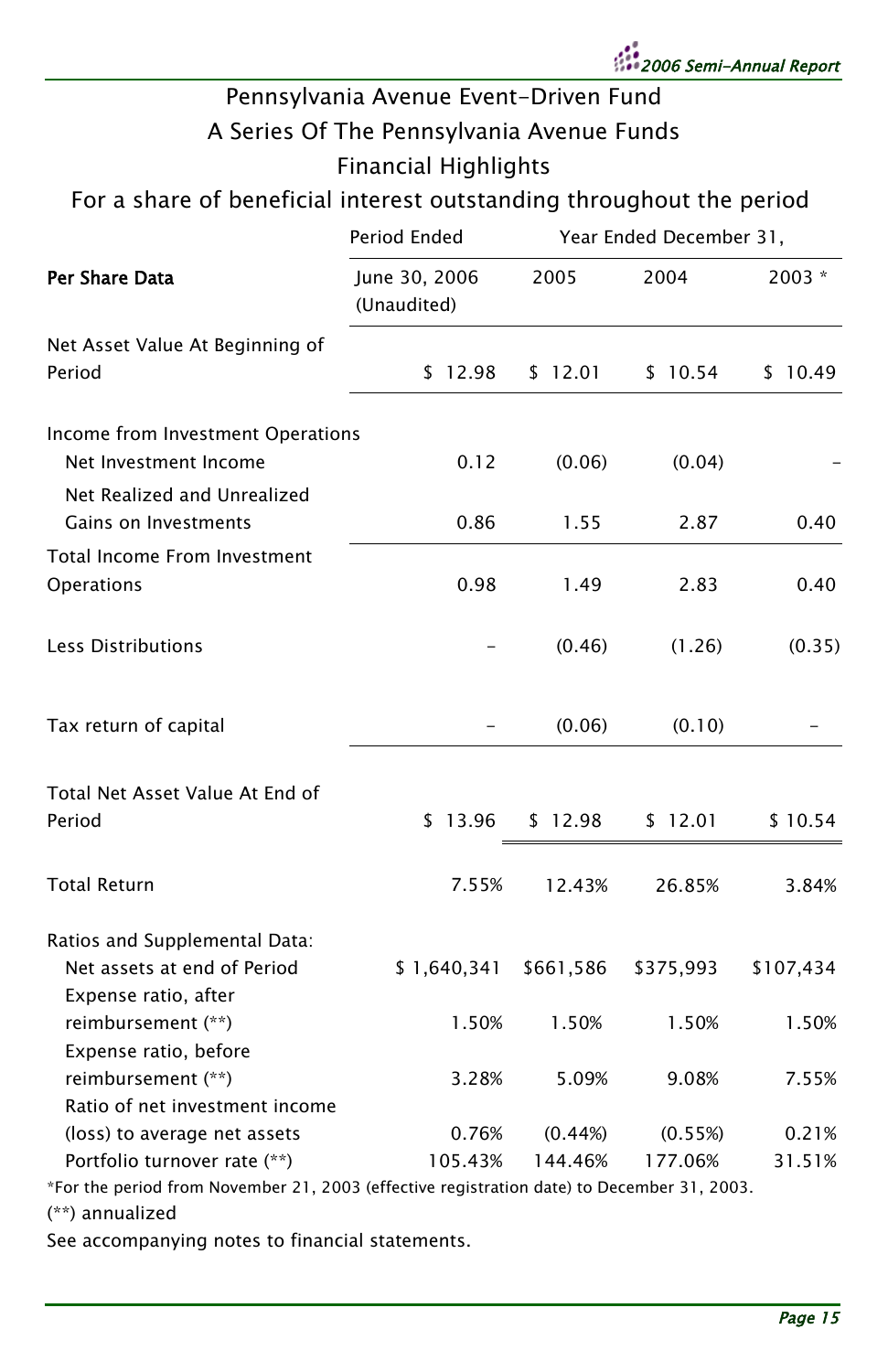#### 1. ORGANIZATION AND SIGNIFICANT ACCOUNTING POLICIES

Organization: Pennsylvania Avenue Event-Driven Fund, a Series of The Pennsylvania Avenue Funds (the "Fund") is a non-diversified regulated investment company and was organized as a Delaware business trust on September 19, 2002. The Pennsylvania Avenue Funds ("The Trust") is permitted to offer separate portfolios and different classes of shares. The Trust currently offers two classes of shares. The Trust is authorized to issue an unlimited number of shares of beneficial interest. The Fund's investment objective is to seek capital growth by engaging in investment strategies related to corporate events, such as mergers, reorganizations, bankruptcies or proxy fights. It intends to invest in securities of companies of any size and uses derivatives both as a substitute for investing in underlying securities, as well as for hedging purposes. The investment strategies employed by the Fund contain a higher degree of risk than a balanced investment program and this may not be appropriate for investors who are risk averse. From inception through June 30, 2006, only Investor Class Shares have been offered. No transactions in Adviser Class Shares have occurred, and no assets or liabilities are allocable to Adviser Class Shares.

Security Valuations: Equity securities are valued by using market quotations, but may be valued on the basis of prices furnished by a pricing service when the Adviser believes such prices accurately reflect the fair market value of such securities. Securities that are traded on any stock exchange or on the NASDAQ over the counter market are generally valued by the pricing service at its last bid price except for short positions, for which the last quoted price is used. When market quotations are not readily available, when the Adviser determines that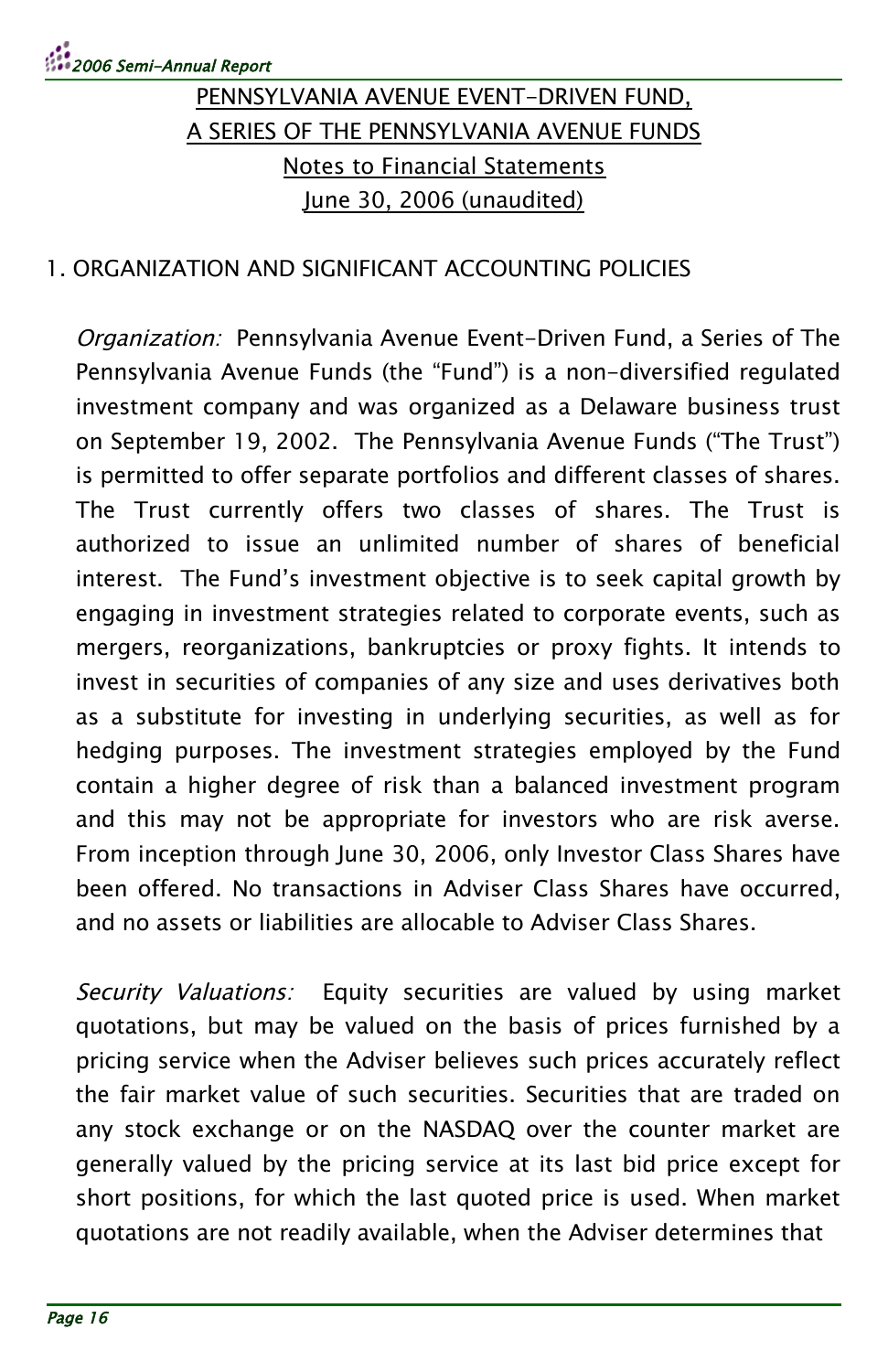#### 1. ORGANIZATION AND SIGNIFICANT ACCOUNTING POLICIES (continued)

the market quotation or the price provided by the service does not accurately reflect the current market value, or when restricted or illiquid securities are being valued, such securities are valued as determined in good faith by the Board of Trustees. The Board has adopted guidelines for the good faith pricing, and has delegated the Adviser the responsibility for determining fair value prices, subject to review by the Board of Trustees.

Fixed income securities generally are valued by using market quotations, but may be valued on the basis of prices furnished by a pricing service when the Adviser believes such prices accurately reflect the fair market value of such securities. A pricing service utilized electronic data processing techniques based on yield spreads relating to securities with similar characteristics to determine prices for normal institutional-size trading units of debt securities without regard to sale or bid prices. If the Adviser decides that a price provided by the pricing service does not accurately reflect the fair market value of the securities, when the prices are not readily available from a pricing service, or when restricted or illiquid securities are being valued, securities are valued at fair value as determined in good faith by the Adviser, subject to review of the Board of Trustees. Short-term investments in fixed income securities with maturities of less than 60 days when acquired, or which subsequently are within 60 days of maturity, are valued by using the amortized cost method of valuation, which the Board has determined will represent fair value.

Short Sales: The Fund may sell a security it does not own in anticipation of a decline in fair value of that security. When the Fund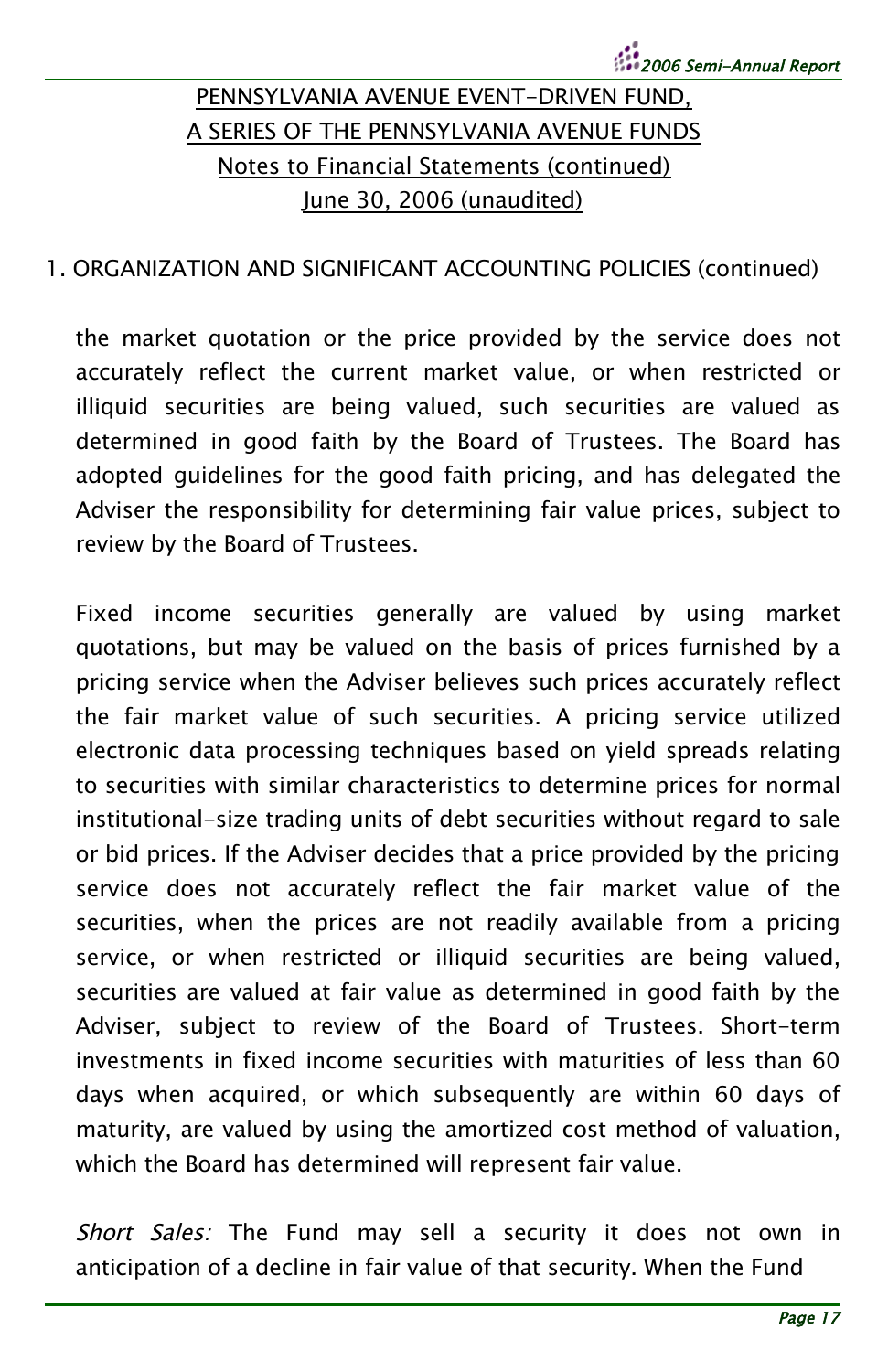#### 1. ORGANIZATION AND SIGNIFICANT ACCOUNTING POLICIES (continued)

sells a security short, it must borrow the security sold short and deliver it to the broker-dealer through which it made the short sale. A gain, limited to the price at which the Fund sold the security short, or loss, unlimited in size, will be recognized upon the termination of a short sale.

Federal Income Taxes: The Fund's policy is to comply with the requirements of the Internal Revenue Code that are applicable to regulated investment companies and to distribute all its taxable income to its shareholders. Therefore, no federal income tax provision is required.

Distributions to Shareholders: The Fund also intends to distribute in the future substantially all of its net realized capital gains and net investment income, if any, at year-end.

Other: The Fund follows industry practice and records security transactions on the trade date. The specific identification method is used for determining gains or losses for financial statements and income tax purposes. Dividend income is recorded on the ex-dividend date and interest income is recorded on an accrual basis.

Use of Estimates: The preparation of financial statements in conformity with generally accepted accounting principals requires management to make estimates and assumptions that affect the reported amounts of assets and liabilities and disclosure of contingent assets and liabilities at the date of the financial statements and the reported amounts of revenues and expenses during the year. Actual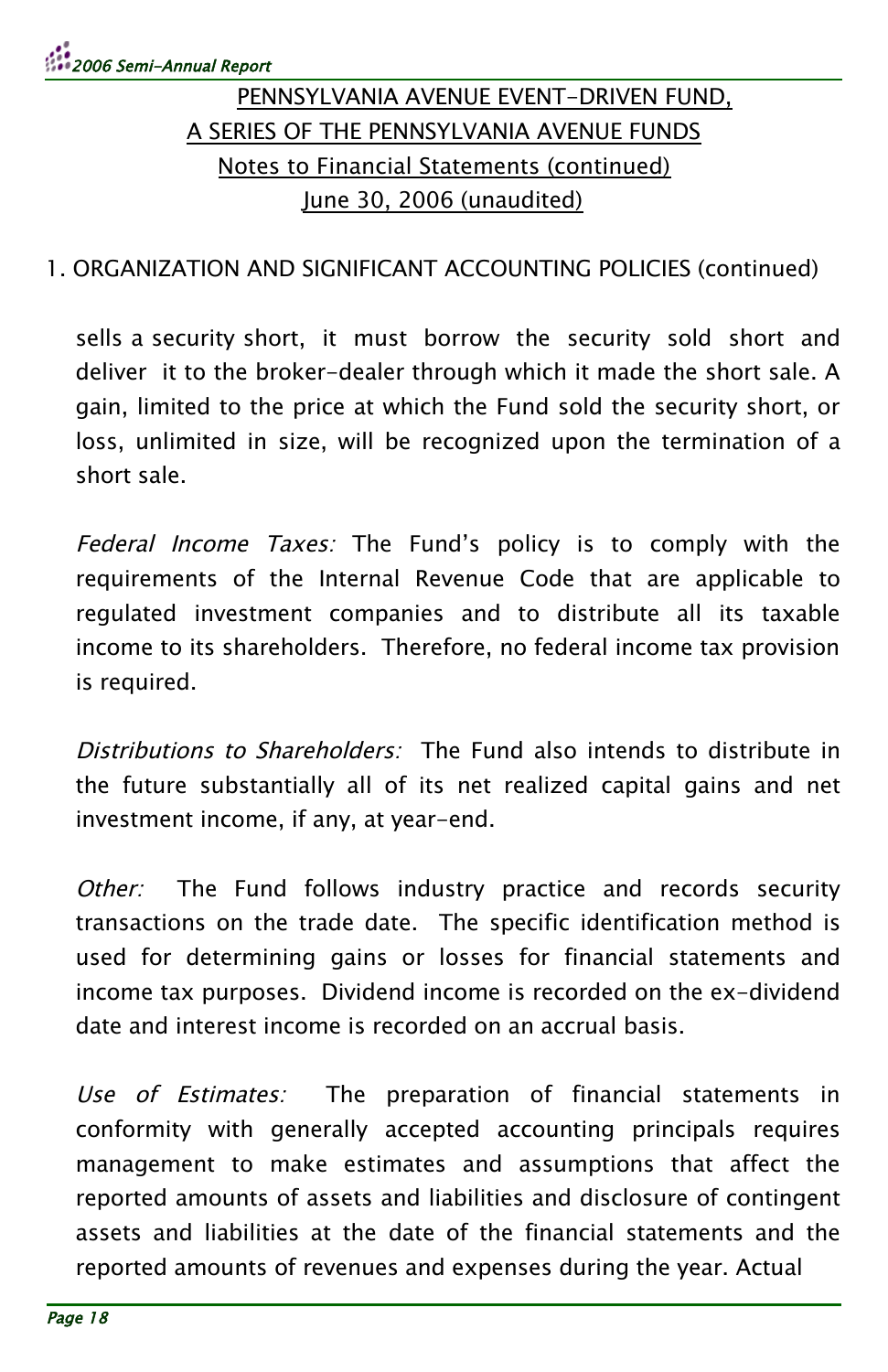#### 2. INVESTMENT ADVISORY AND TRANSFER AGENT AGREEMENT

results could differ from these estimates.

The Fund has an agreement with Pennsylvania Avenue Advisers LLC ("the Advisor"), with whom certain officers and trustees of the Fund are affiliated, to furnish investment advisory services to the Fund. The Advisor will also serve as transfer agent to the Fund. Under the terms of the advisory agreement, the Fund will pay the Advisor a monthly fee based on the Fund's average daily net assets at the annual rate of 1.00% of the Fund's first \$10,000,000 of net assets and 0.90% of the net assets exceeding \$10,000,000. A total fee of \$6,364 accrued to the Advisor during the period ended June 30, 2006.

Under the terms of the agreement if the aggregate expenses of the Fund are equal to or greater than 1.50% and 1.75% of the Fund's net assets for the Investor Class and the Adviser Class, respectively, the Adviser will reimburse the Fund for these expenses. During the period, the Advisor reimbursed the Fund and paid expenses on behalf of the Fund totaling \$11,520.

The Advisor also receives compensation of a monthly fee based on the Fund's average daily net assets at the annual rate of 0.10% of the Fund's assets exceeding \$5,000,000 for its services as transfer agent for the Fund. No payments were made or accrued under the transfer agent agreement. The Advisor does not receive compensation for its services as the Fund's administrator.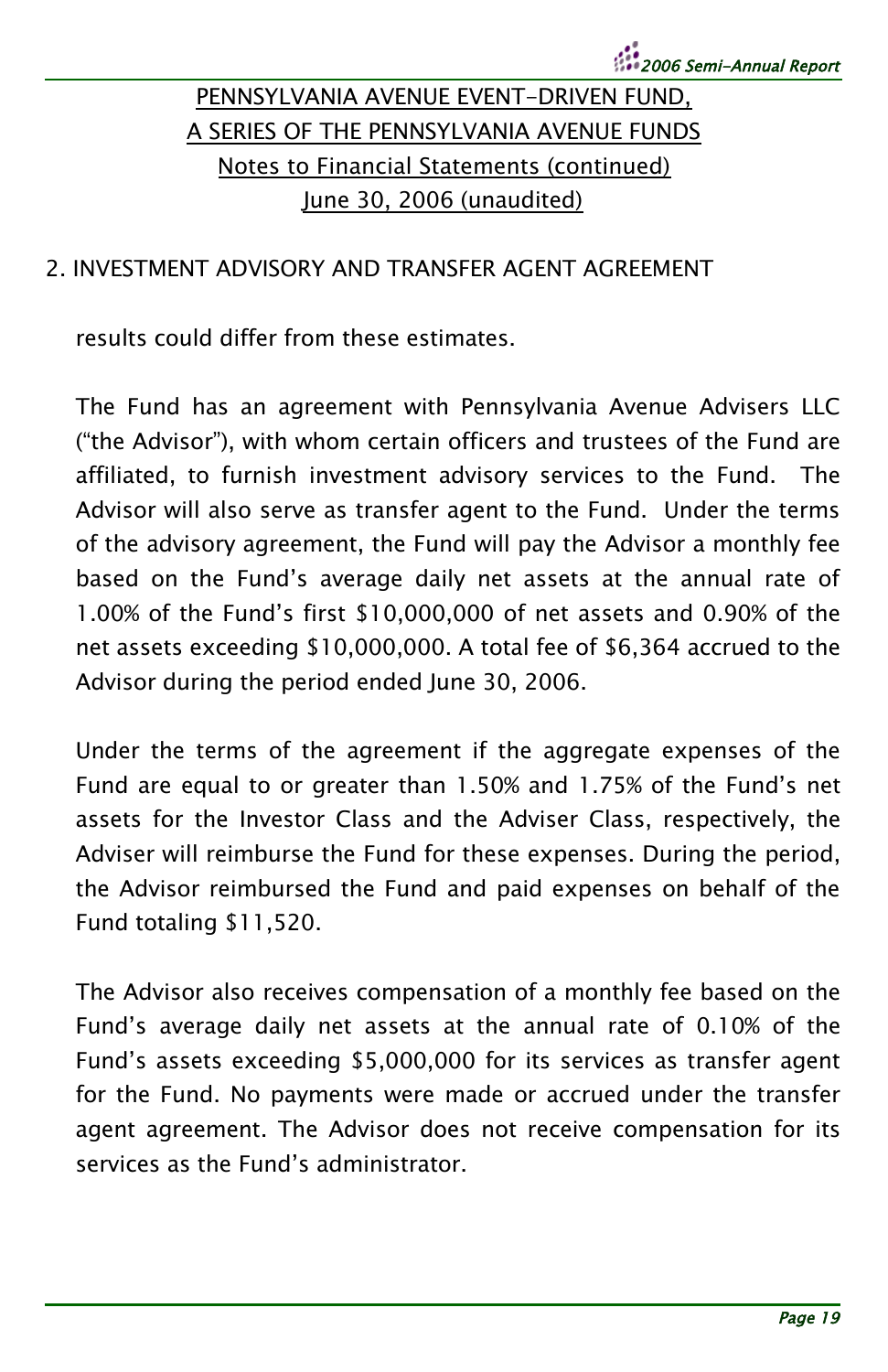#### 2. INVESTMENT ADVISORY AND TRANSFER AGENT AGREEMENT (cont'd)

The Fund has adopted a Plan of Distribution pursuant to Rule 12b-1. Under the Investor Class Plan, up to 0.25% of average daily net assets attributable to Investor Class Shares can be used to pay for distribution expenses. Under this plan, \$854 were paid or accrued during the period. No expenses related to the Adviser Class plan of distribution, which permits the use of up to 0.50% of average daily net assets attributable to Adviser Class Shares, accrued during the year as no assets were allocated to that class.

#### 3. INVESTMENTS

For the period ended June 30, 2006, purchases and sales, including proceeds from mergers and tender offers, of investment securities other than short-term investments aggregated \$1,528,089 and \$674,067, respectively. On June 30, 2006, the gross unrealized appreciation of all securities totaled \$129,945, and the gross unrealized depreciation of all securities totaled \$48,138, for a net unrealized appreciation of \$81,812. The aggregate cost of securities for federal income tax purposes on June 30, 2006 was \$1,566,067, including the cost of short-term investments.

#### 4. FEDERAL INCOME TAXES

Income and long-term capital gain distributions are determined in accordance with Federal income tax regulations, which may differ from accounting principles generally accepted in the United States.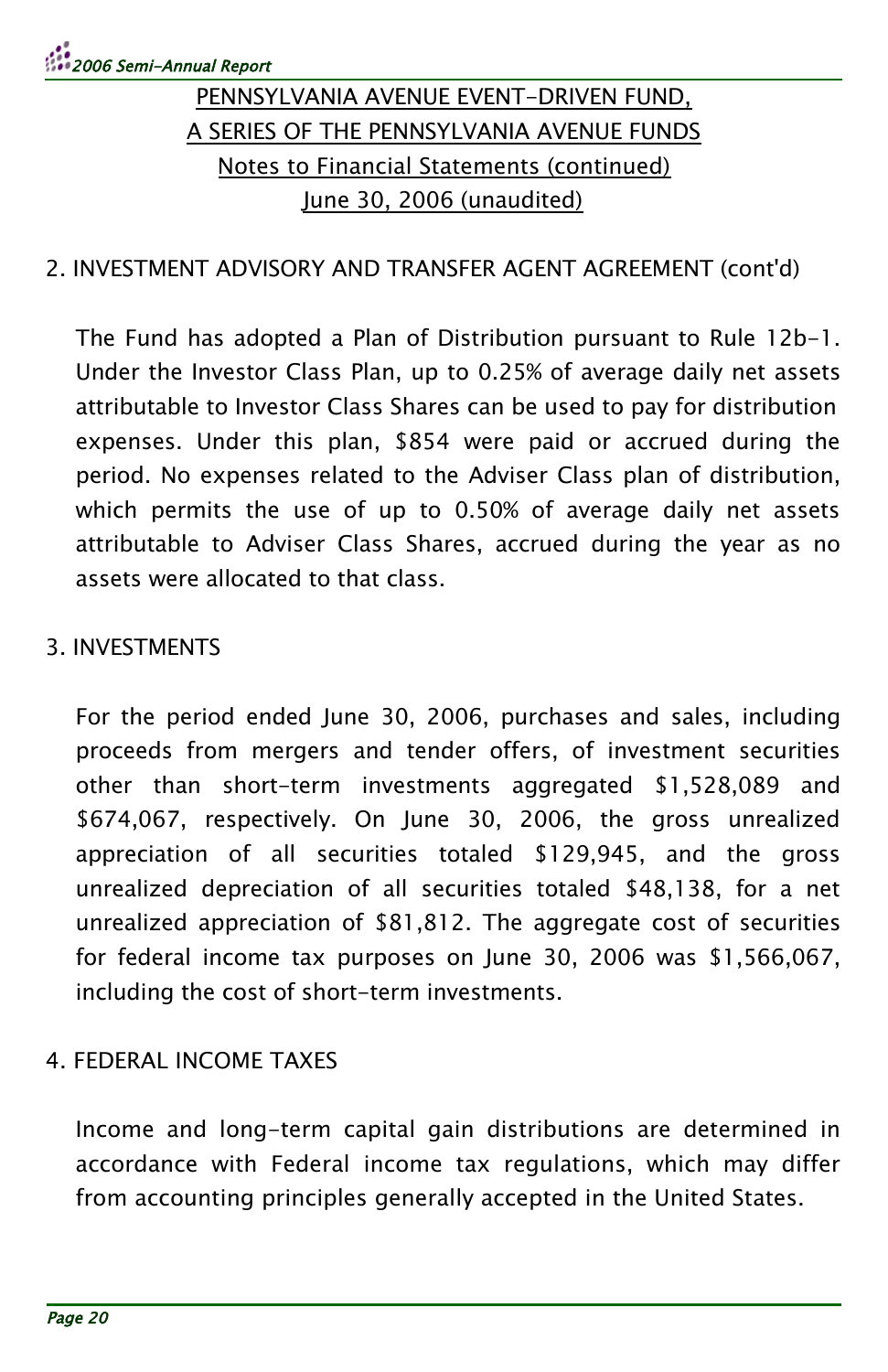#### 4. FEDERAL INCOME TAXES (continued)

As of June 30, 2006, the components of distributable earnings on a tax basis were as follows:

| Undistributed ordinary income        | \$34,666  |
|--------------------------------------|-----------|
| Undistributed long-term capital gain | \$26,097  |
| Unrealized appreciation              | \$ 81.812 |

The tax character of distributions paid during the year ended December 31, 2005 and 2004:

|                        | 2005     | 2004     |
|------------------------|----------|----------|
| Ordinary income        | \$18,905 | \$36,399 |
| Long-term capital gain | 3.620    |          |
| Tax return of capital  | 3.255    | 2.909    |

The 2005 ordinary income distribution has been designated as consisting entirely of short-term capital gains for purposes of withholding of taxes to non-residents.

In 2004, the Fund included in dividend income for federal income tax purposes and for book purposes a deferred cash payment resulting from a merger of one the portfolio holdings in the amount of \$6,000. In 2005, \$2,000 were included in the Fund's income tax-free, and a balance of \$4,000 of that amount remain available toward future distributions on that security.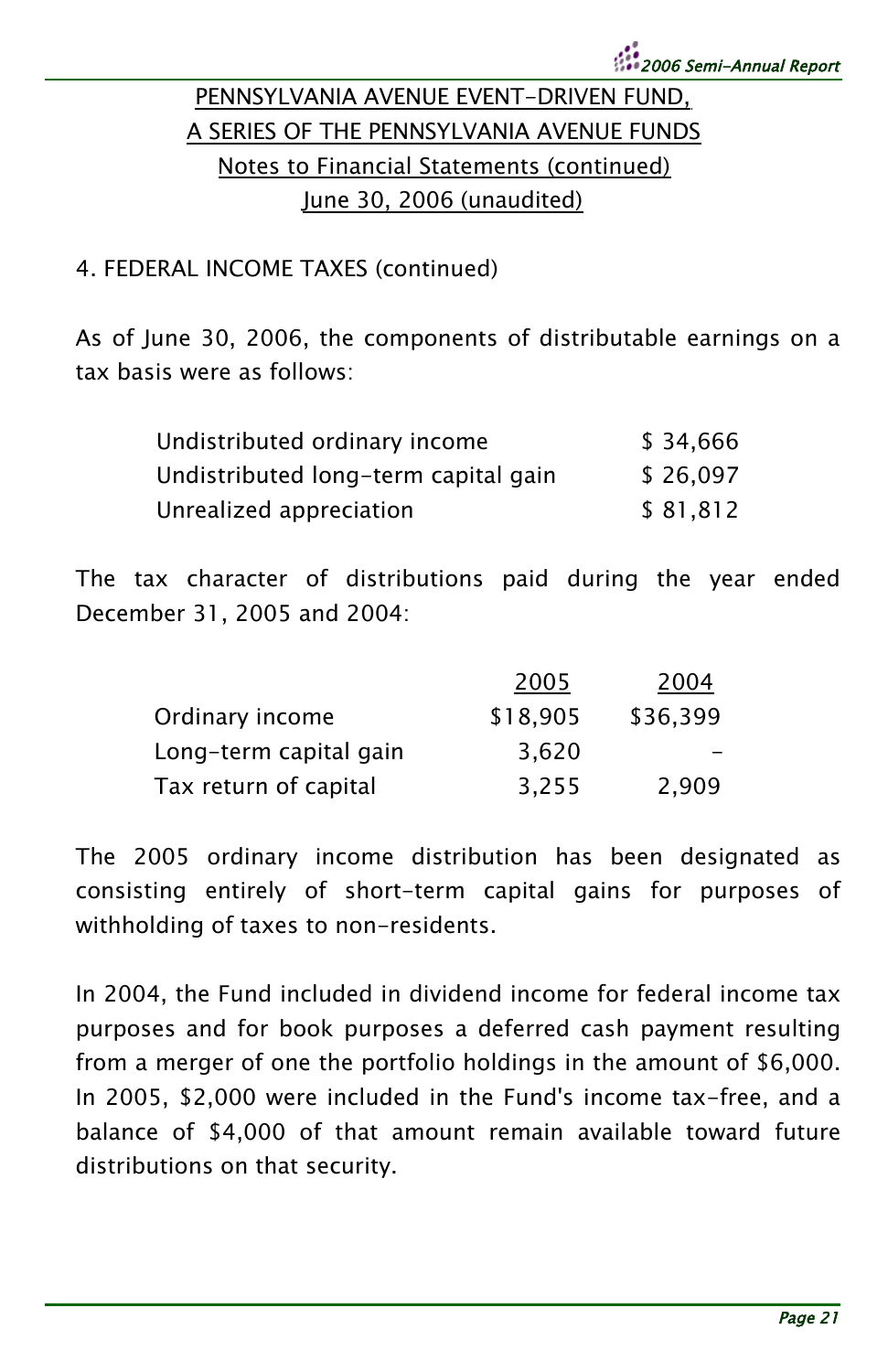# 2006 Semi-Annual Report

## PENNSYLVANIA AVENUE EVENT-DRIVEN FUND, A SERIES OF THE PENNSYLVANIA AVENUE FUNDS EXPENSE EXAMPLE

We believe that it is important for you to understand the impact of costs on your investment. As a shareholder of the Fund, you incur two types of costs: (1) transaction costs, including sales charges (loads) on purchase payments, reinvested dividends, or other distributions; redemption fees; and exchange fees; and (2) ongoing costs, including management fees; distribution (12b-1) fees; and other Fund expenses. This Example is intended to help you understand your ongoing costs (in dollars) of investing in the Fund and to compare these costs with the ongoing costs of investing in other mutual funds.

The Example is based on an investment of \$1,000 invested at the beginning of the period and held for the entire period from December 31, 2005 to June 30, 2006.

The table on the next page illustrates the Fund's costs in two ways:

#### Actual Expenses

The first line of the table below provides information about actual account values and actual expenses. You may use the information in this line, together with the amount you invested, to estimate the expenses that you paid over the period. Simply divide your account value by \$1,000 (for example, an \$8,600 account value divided by \$1,000 = 8.6), then multiply the result by the number in the first line under the heading entitled "Expenses Paid During Period" to estimate the expenses you paid on your account during this period. If you invest directly in the Fund through an IRA account, the Fund's IRA custodian charges an annual fee of \$45. This fee is not reflected in the table below. Therefore, your expenses would increase by this amount, and your ending account value would decrease by the same amount. You should check with your tax adviser if you can deduct this fee from your taxable income.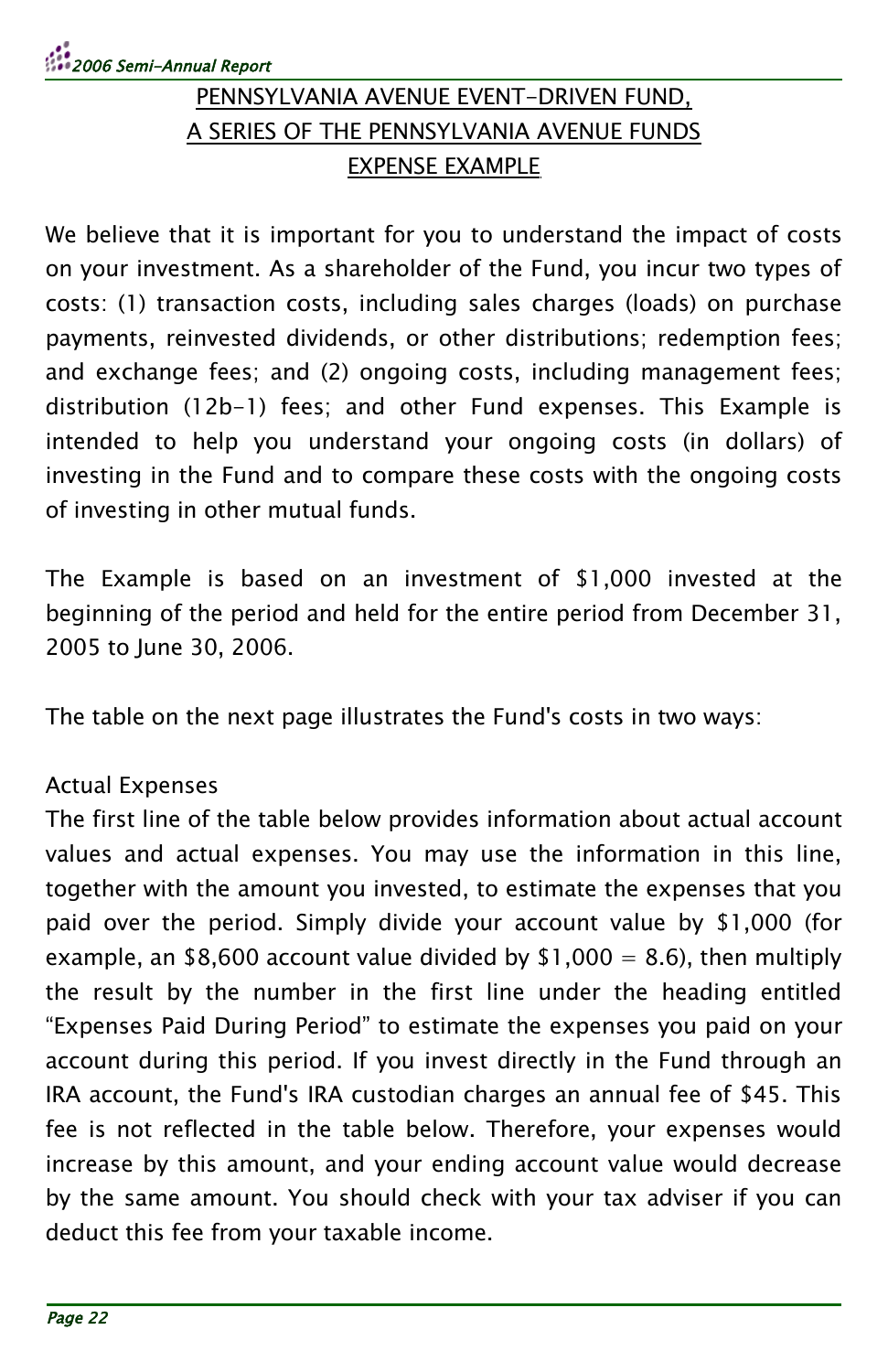### PENNSYLVANIA AVENUE EVENT-DRIVEN FUND, A SERIES OF THE PENNSYLVANIA AVENUE FUNDS EXPENSE EXAMPLE (continued)

Hypothetical Example for Comparison Purposes

The second line of the table below provides information about hypothetical account values and hypothetical expenses based on the Fund's actual expense ratio and an assumed rate of return of 5% per year before expenses, which is not the Fund's actual return. The hypothetical account values and expenses may not be used to estimate the actual ending account balance or expenses you paid for the period. You may use this information to compare the ongoing costs of investing in the Fund and other funds. To do so, compare this 5% hypothetical example with the 5% hypothetical examples that appear in the shareholder reports of the other funds. If you invest directly in the Fund through an IRA account, the Fund's IRA custodian charges an annual fee of \$45. This fee is not reflected in the table below. The effect of this additional fee would increase your expenses by this amount, and your ending account value would decrease by the same amount.

Please note that the expenses shown in the table are meant to highlight your ongoing costs only and do not reflect any transactional costs, such as sales charges (loads), redemption fees, or exchange fees. Therefore, the second line of the table is useful in comparing ongoing costs only, and will not help you determine the relative total costs of owning different funds. In addition, if these transactional costs were included, your costs would have been higher.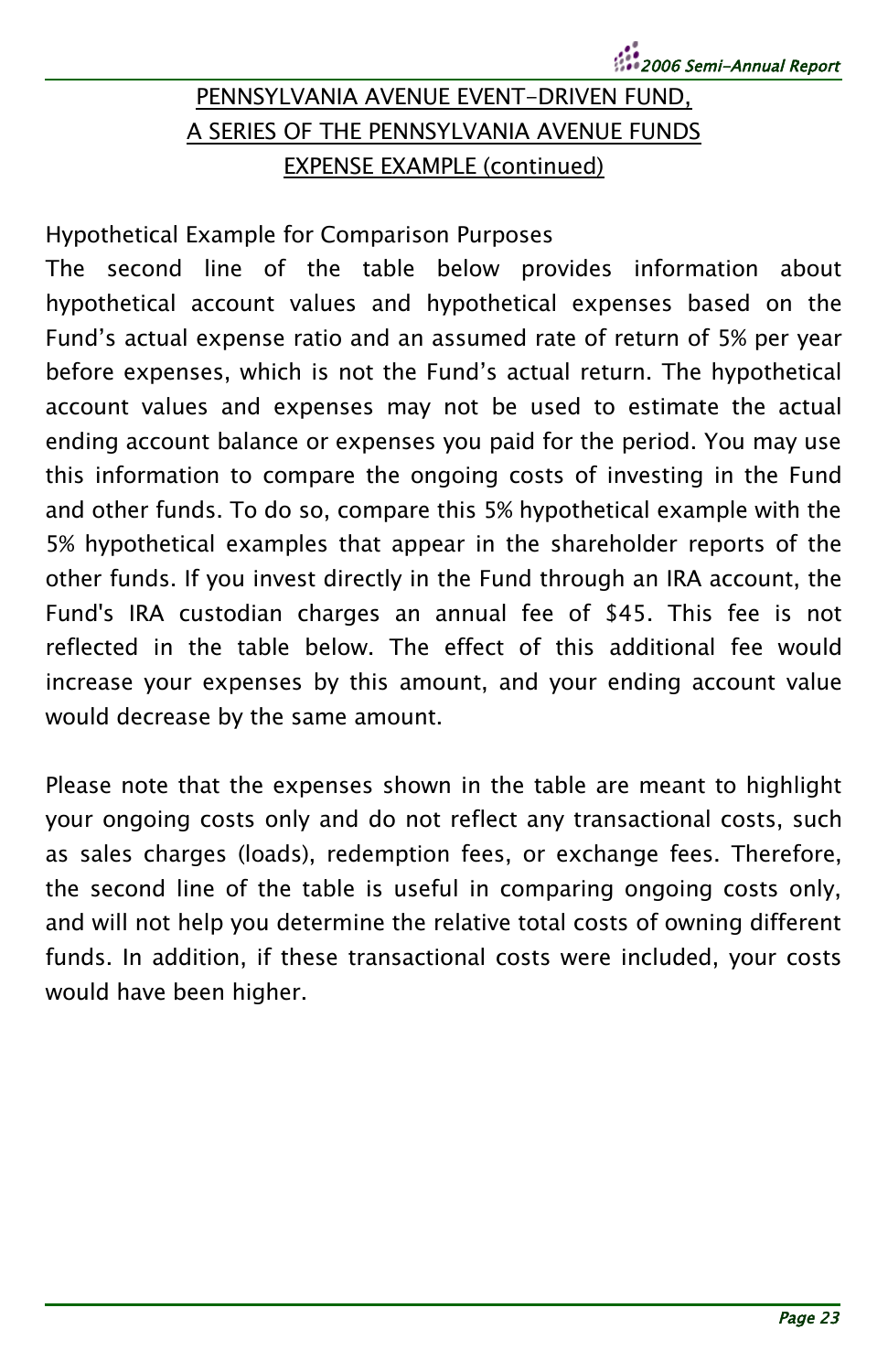### PENNSYLVANIA AVENUE EVENT-DRIVEN FUND, A SERIES OF THE PENNSYLVANIA AVENUE FUNDS EXPENSE EXAMPLE (continued)

Pennsylvania Avenue Event-Driven Fund, Investor Class Shares

|                                                | <b>Beginning</b><br><b>Account Value</b> | Ending<br>December 31, Account Value | <b>Expenses Paid</b><br><b>During Period *</b><br>December 31,<br>2005 to June 30, |
|------------------------------------------------|------------------------------------------|--------------------------------------|------------------------------------------------------------------------------------|
|                                                | 2005                                     | June 30, 2006                        | 2006                                                                               |
| Actual                                         | \$1,000.00                               | \$1,075.50                           | \$7.72                                                                             |
| Hypothetical (5%<br>return before<br>expenses) | \$1,000.00                               | \$1,017.36                           | \$7.50                                                                             |

\* Expenses are equal to the Fund's Investor Class annualized expense ratio of 1.50% (after expense reimbursement), multiplied by the average account value over the period, multiplied by 181/365 (to reflect the onehalf year period).

#### Pennsylvania Avenue Event-Driven Fund, Adviser Class Shares

|                                                | <b>Beginning</b><br><b>Account Value</b><br>2005 | Ending<br>December 31, Account Value<br>June 30, 2006 | <b>Expenses Paid</b><br><b>During Period *</b><br>December 31,<br>2005 to June 30,<br>2006 |
|------------------------------------------------|--------------------------------------------------|-------------------------------------------------------|--------------------------------------------------------------------------------------------|
| Actual                                         | \$1,000.00                                       | \$1,073.00                                            | \$8.99                                                                                     |
| Hypothetical (5%<br>return before<br>expenses) | \$1,000.00                                       | \$1,016.12                                            | \$8.75                                                                                     |

\* Expenses are equal to the Fund's annualized Adviser Class expense ratio of 1.75% (after expense reimbursement), multiplied by the average account value over the period, multiplied by 181/365 (to reflect the onehalf year period).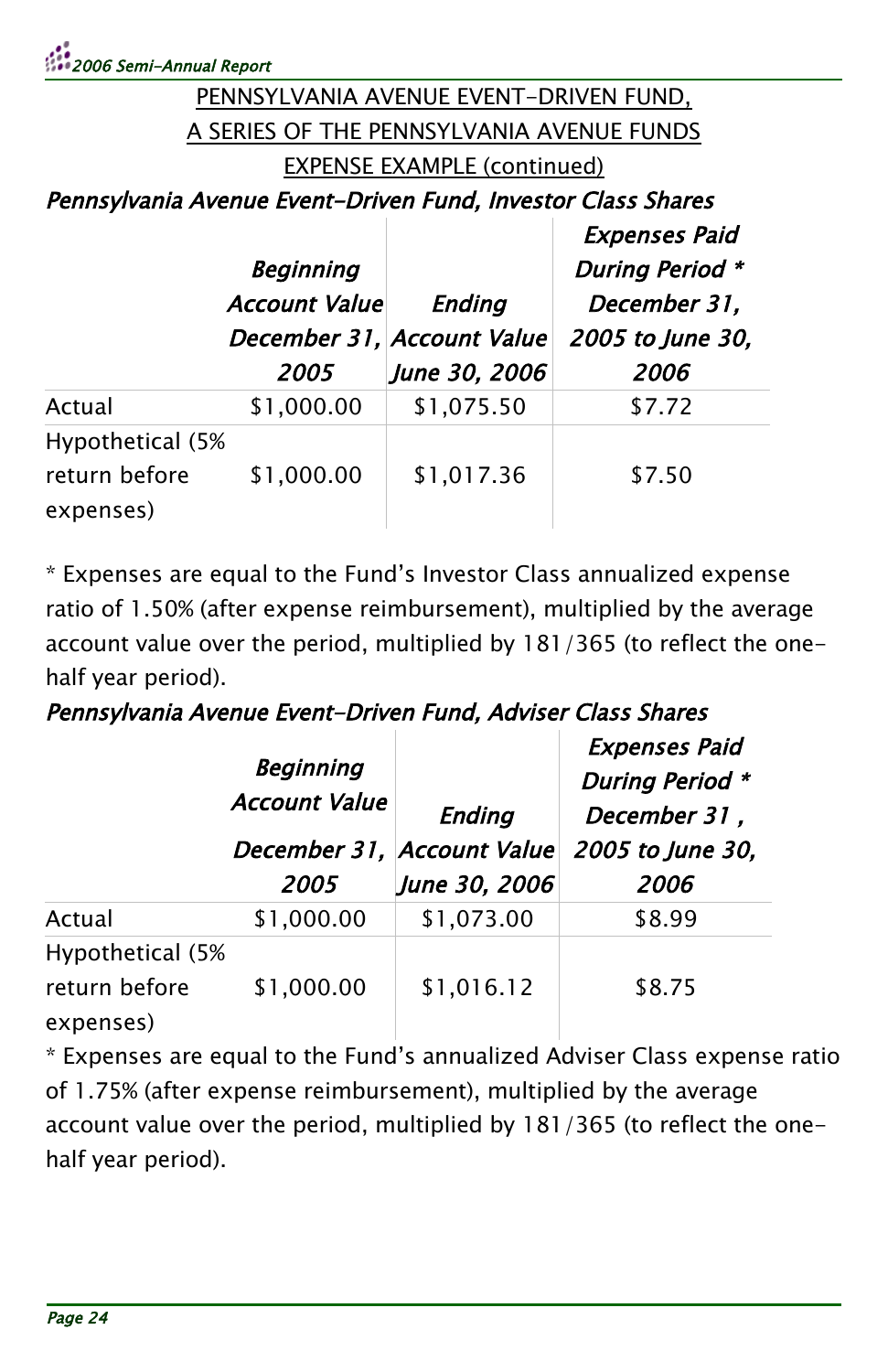### PENNSYLVANIA AVENUE EVENT-DRIVEN FUND, A SERIES OF THE PENNSYLVANIA AVENUE FUNDS

### Availability of Quarterly Filings of Portfolio Holdings

The Fund files its complete schedule of portfolio holdings with the Commission for the first and third quarters of each fiscal year on Form N-Q. The Fund's Forms N-Q are available on the Commission's website at http://www.sec.gov. The Fund's Forms N-Q may be reviewed and copied at the Commission's Public Reference Room in Washington, DC, and that information on the operation of the Public Reference Room may be obtained by calling 1-800-SEC-0330.

#### Availability of Proxy Voting Policies and Procedures

A description of the policies and procedures that the Fund uses to determine how to vote proxies relating to portfolio securities is available (i) without charge, upon request, by calling toll-free 1 (888) 642-6393; (ii) on the Fund's website at http://www.PennAveFunds.com; and (iii) on the Commission's website at [http://www.sec.gov.](http://www.sec.gov/)

### Availability of Proxy Voting Record

Information regarding how the Fund voted proxies relating to portfolio securities during the most recent 12-month period ended June 30 is available (i) without charge, upon request, by calling toll-free 1 (888) 642-6393; or on or through the Fund's website at [http://www.PennAveFunds.com;](http://www.PennAveFunds.com/) and (ii) on the Commission's website at http://www.sec.gov.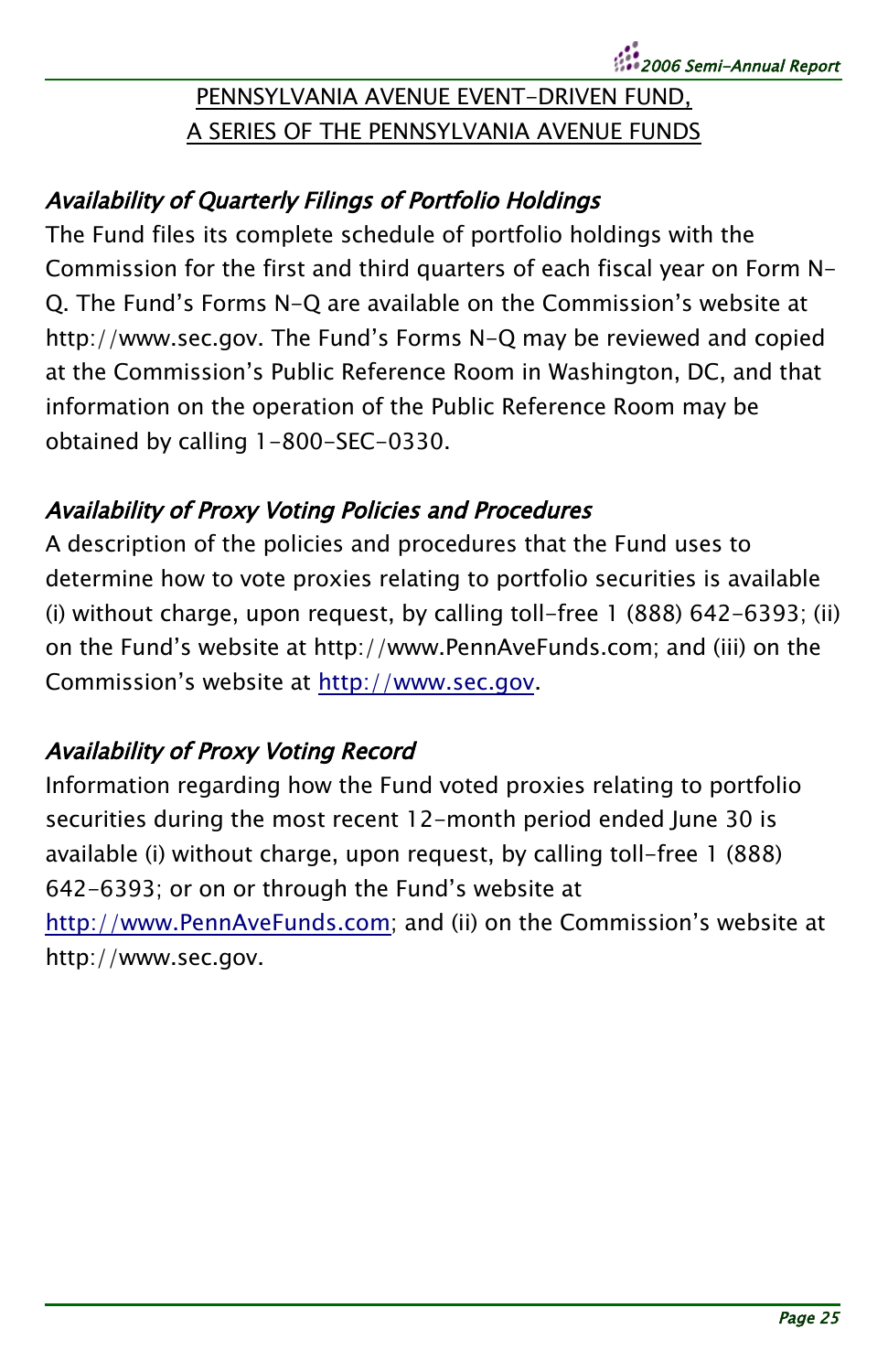# PENNSYLVANIA AVENUE EVENT-DRIVEN FUND, A SERIES OF THE PENNSYLVANIA AVENUE FUNDS Board of Directors

Board of Trustees and Officers (Unaudited)

The business and affairs of the Fund are managed under the direction of the Fund's Board of Trustees. Information pertaining to the Trustees of the Fund is set forth below. The SAI includes additional information about the Fund's Trustees, and is available without charge, by calling 1- 888-642-6393. Each Trustee may be contacted by writing to the trustee c/o Pennsylvania Avenue Funds, P.O. Box 9543, Washington, DC 20016.

In light of the low asset base of the Fund, the Trustees decided to forego their compensation for board meetings attended until such time that the Board decides to re-enact this arrangement. As a result, no payments were made to Trustees in the period through June 30, 2006.

On December 29, 2005, the Board of Trustees voted to renew the advisory contract with Pennsylvania Avenue Advisers LLC for one year by the unanimous vote of the non-interested Trustees. In taking this decision, the Trustees considered:

• the return of the Fund, both on absolute terms and in comparison to mutual funds with similar objectives, which was achieved through the advice and portfolio management service provided by the Advisor;

• the willingness of the Advisor to continue to limit the expense ratio of the Fund to 1.50% of average daily net assets by waiving fees and paying expenses on behalf of the Fund;

• the small size of the Fund and the likelihood that another adviser may be interested in managing the Fund; and

• management fees charged for advisory services to other mutual funds with similar investment objectives, which are higher in the peer group considered by the Trustees.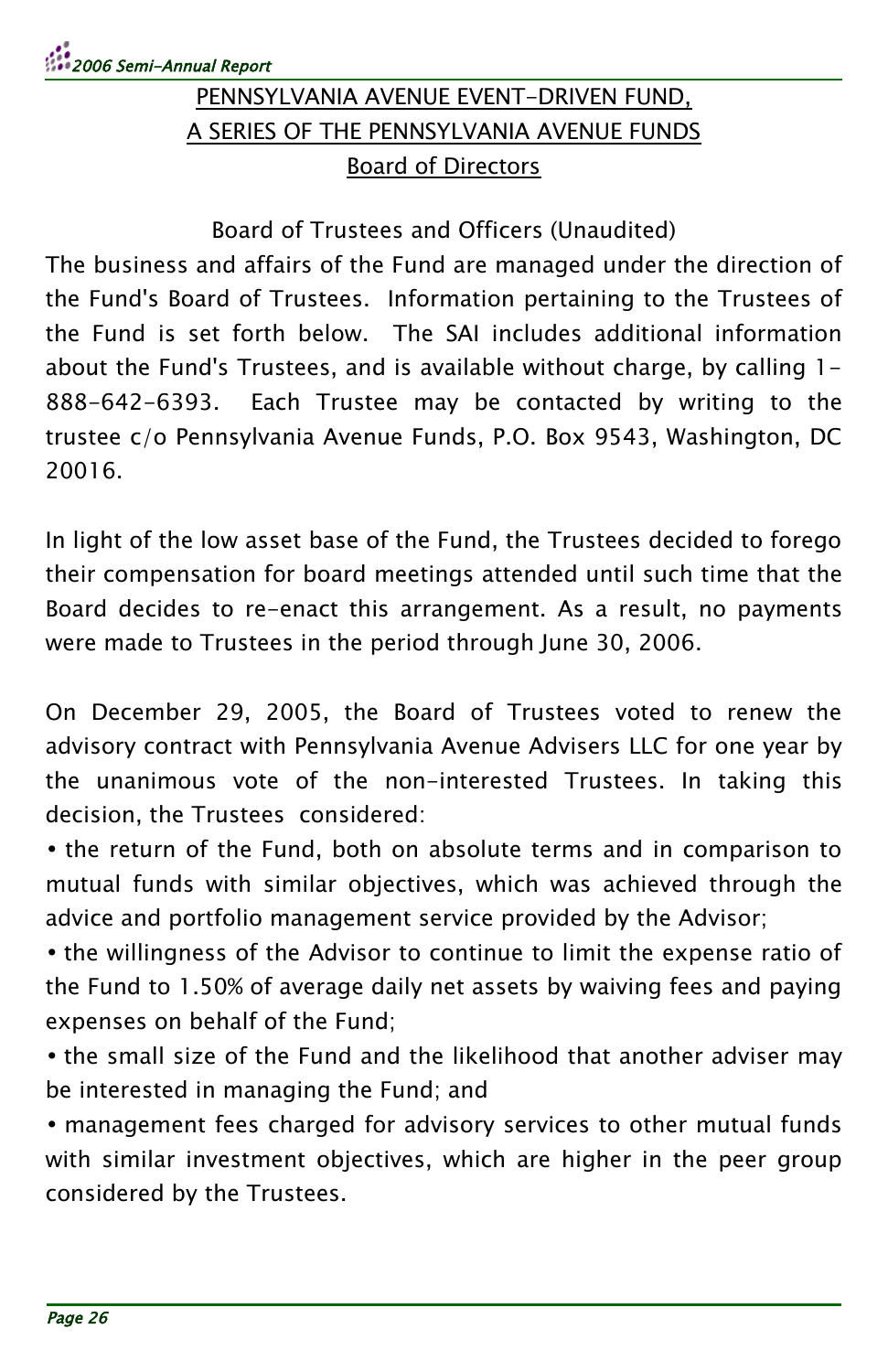|                                                                                                      |                |                                                                                                                                                                                                                          | <br>2006 Semi-Annual Report                                                     |
|------------------------------------------------------------------------------------------------------|----------------|--------------------------------------------------------------------------------------------------------------------------------------------------------------------------------------------------------------------------|---------------------------------------------------------------------------------|
| Name and Address<br>Thomas Kirchner, CFA*<br>4201 Massachusetts<br>Avenue NW<br>Washington, DC 20016 | Position Since | Principal Occupation<br>During The Past Five<br>Years<br>President 2002 Financial Engineer,<br>Fannie Mae (1999 -<br>2004); Bond Trader and FalconTarget<br>Financial Engineer,                                          | Other<br>Directorships<br>Held By<br>Trustee<br><b>INverso</b><br>Corp.<br>Inc. |
| Age: 37<br><b>Richard Holly</b><br>3601 Connecticut Ave NW<br>Washington, DC 20008<br>Age: 40        | <b>Trustee</b> | Banque Nationale de<br>Paris S.A. (1996-1999).<br>2003 Senior Financial Analyst,<br>Lafarge North America<br>(since 2003);<br>Consultant, Account-<br>emps (2002 - 2003);<br>Controller, Engelhard-<br>Clal (1998-2002). | None                                                                            |
| Gale Witoonchatree<br>18 Gramercy Park South<br>New York, NY 10003<br>Age: 34                        | Trustee        | 2002 Senior Associate,<br>Deloitte & Touche (since<br>2006); Associate, KPMG<br>LLP (2004-2005);<br>Financial Engineer,<br>Fannie Mae (2000-<br>2004); GSUSE LLC,<br>Analyst (1998-2000);                                | None                                                                            |

\*Thomas Kirchner, as an affiliated person of Pennsylvania Avenue Advisers LLC, the Fund's investment adviser, is an "interested person" of the Trust within the meaning of Section 2(a)(19) of the 1940 Act.